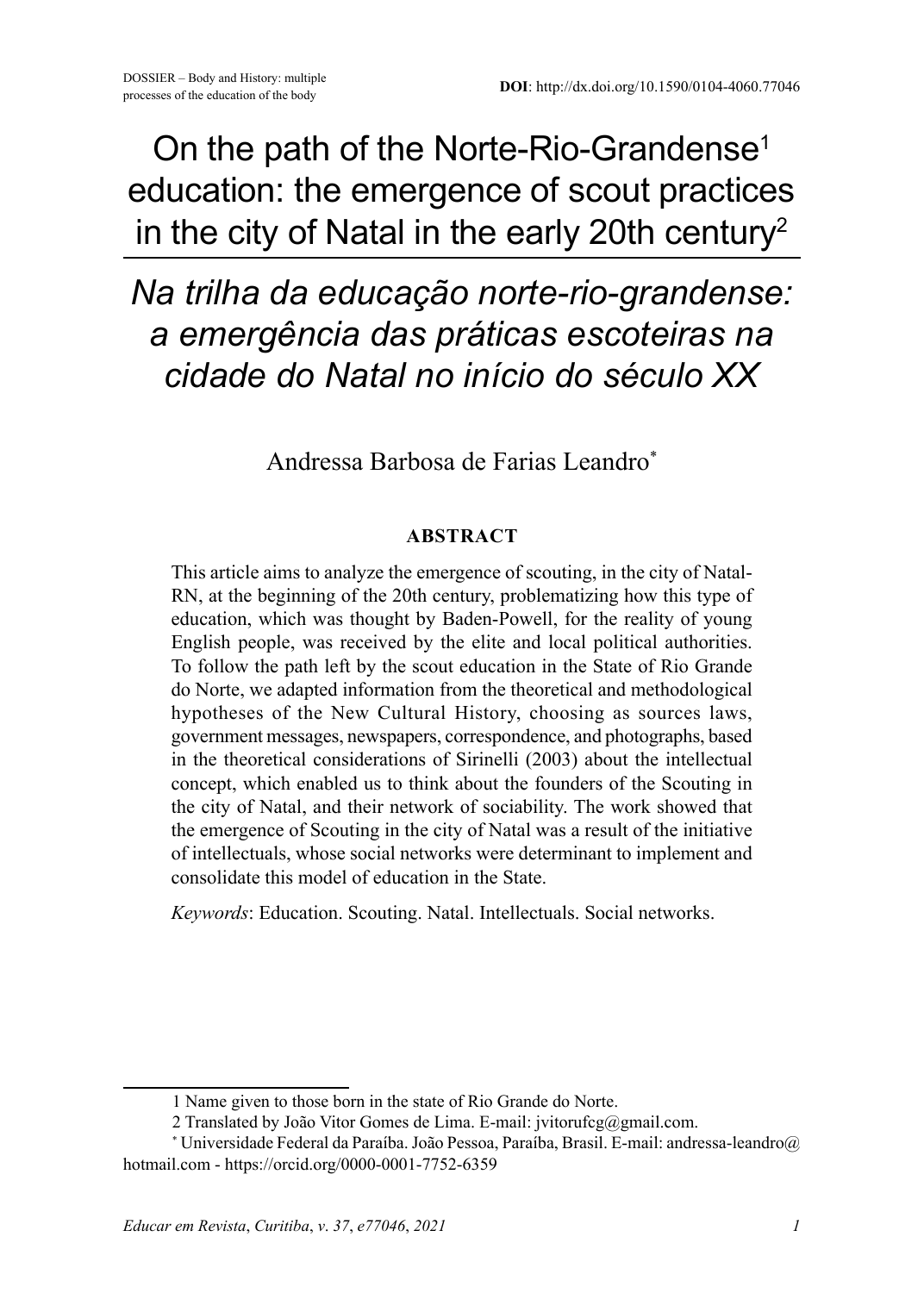#### **RESUMO**

Este artigo tem por objetivo analisar a emergência do escotismo na cidade do Natal-RN no início do século XX, problematizando como este tipo de educação, pensada por Baden-Powell para a realidade de jovens ingleses, foi recepcionada pela elite e autoridades políticas locais. Para percorrer a trilha deixada pela educação escoteira no Estado do Rio Grande do Norte, nos apropriamos dos pressupostos teórico-metodológicos da Nova História Cultural e privilegiamos como fontes Leis, Mensagens de Governo, jornais, correspondências e fotografias, ancorados nas considerações teóricas de Sirinelli (2003) sobre o conceito de intelectual, que nos possibilitou pensar as figuras dos fundadores do escotismo natalense e suas redes de sociabilidades. O trabalho constatou que a emergência do escotismo na cidade do Natal foi fruto da iniciativa de intelectuais, cujas redes de sociabilidades foram determinantes para a implantação e consolidação desse modelo de educação no estado.

*Palavras-chave*: Educação. Escotismo. Natal. Intelectuais. Redes de sociabilidades.

### **Introduction**

At the beginning of the 20th century, Brazilian urban centers were experiencing urban reforms, which were inspired by European and north american models of modernization. The urban transformations that were not restricted to technical aspects, was followed by attempts to modify the customs and habits of the inhabitants of these cities. One of the concerns of the leading groups of the Brazilian states was to adopt a cosmopolitan behavior, seen as an example of civilization and progress, and, thus considered suitable for a city that was in the process of modernization (SIQUEIRA, 2014).

The urban reforms carried out in the city of Natal, the capital of the potiguar state, at the beginning of the 20th century, aimed not only at the health aspect, but also at the beautification and modernization of the city, as well as at the discipline of the uses of this urban space, since, in the perspective of the republican elite administration, the city would represent the materialization of a whole era of progress and civility that emerged after the proclamation of the Republic.

At the dawn of the 20th century, Natal was a city seen as provincial and backward, with two neighborhoods, Ribeira and Cidade Alta, which had narrow and winding streets, whose spatial configuration embodied various functions (SIQUEIRA, 2014). As a result of that, the city urgently needed to be put on the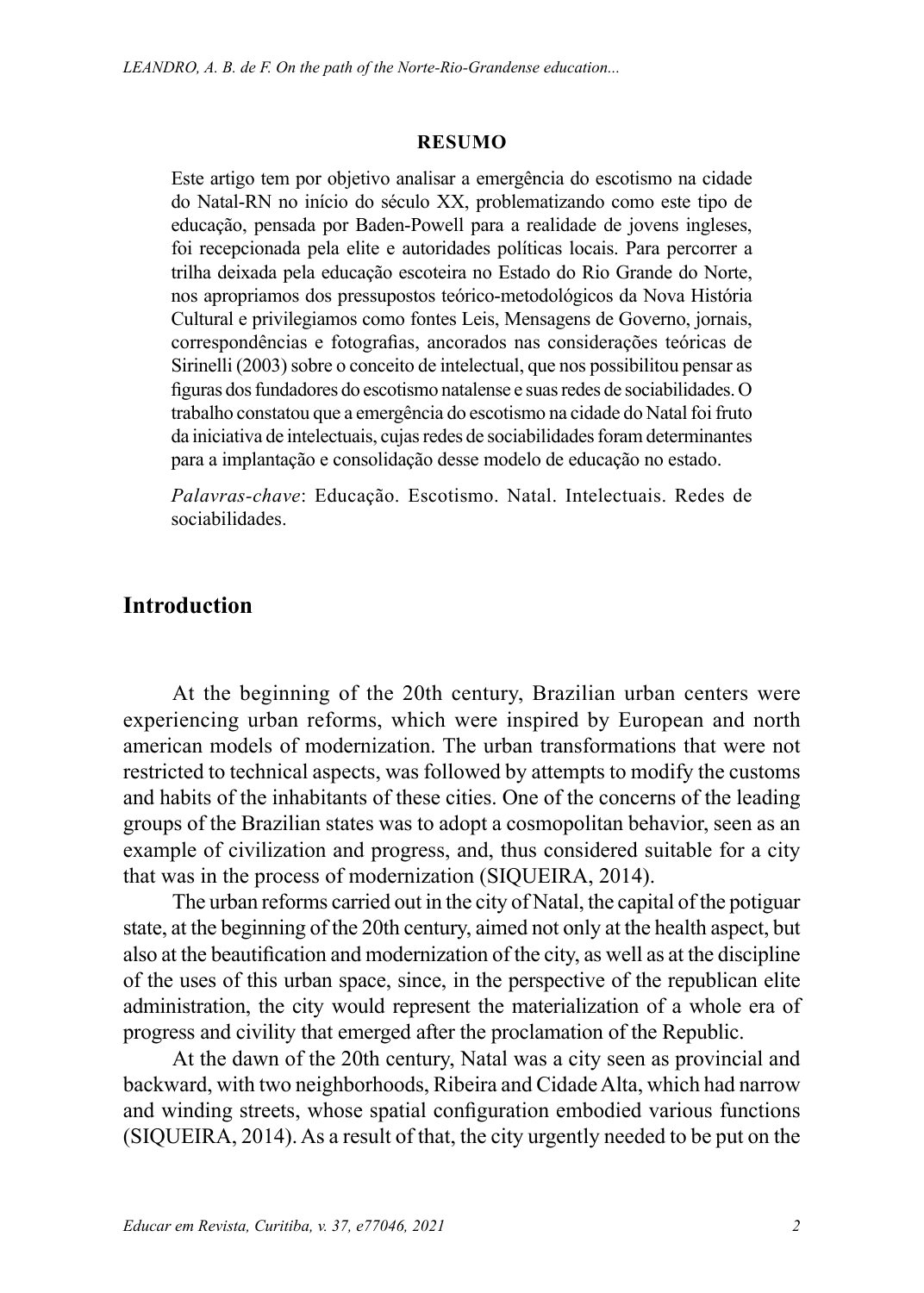path of progress, not only through the urban apparatuses and devices, but also through the change of habits and customs of its inhabitants, so that Natal would become a civilized urban center, following the European model.

To achieve the dreamed progress desired for the elite of Natal and the Republican administration, the then governor Alberto Maranhão made investments to restructure the city's public space. Having ruled the state of Rio Grande do Norte for two terms (1900-1904/ 1908-1913), he dedicated himself to transforming the capital of the state into a modern and civilized city as the great European urban centers. To this end, he carried out several public works, namely: the projection of the third neighborhood of Natal, called "Cidade Nova"; the construction of the Carlos Gomes Theatre, which was concluded in 1904; the lighting using acetylene gas, in 1905; the implantation of the donkey tram, in 1909; the electric lighting, in 1911; the implantation of the electric tram and the construction of public gardens. Although the city of Natal did not undergo a radical urban intervention, it can be seen that the investments made during the above-mentioned government in favor of the reordering of public space helped to transform it, albeit slowly, giving it the contours and airs of a city that was moving towards progress (MARINHO, 2008).

The pattern of civility and progress that the local elites hoped for Natal, went far beyond structural changes, it implied a change of behavior, because "the population could not be stuck with habits seen by the elites as archaic, unhygienic or immoral. Therefore, it was necessary to bring to the people of the city of Natal standards of civility adopted by elite groups" (MARINHO, 2008, p. 57). However, this modernization and the resignification of the uses of urban spaces did not occur immediately; the habits and customs considered archaic coexisted with practices and conducts that, according to the speech of this elite, were not consistent with a modern city. It is precisely this speech that gave support to the establishment of Scouting in the city of Natal, conceived by the elites as an institution capable of physically and morally instructing its young members.

This article aims to analyse the emergence of Scouting in the city of Natal-RN at the beginning of the 20th century, problematizing how this educational model, conceived by an English general, was received by the elite and the political and educational authorities of Natal. For that reason, we appropriated the theoretical-methodological presuppositions of the New Cultural History, having as sources the laws, decrees, messages of government, trades, correspondence, newspapers, magazines and photographs; and a conversation with Sirinelli (2003), whose considerations on the intellectual concept were very important for the reflection about the founders of Scouting in the city of Natal and their social networks.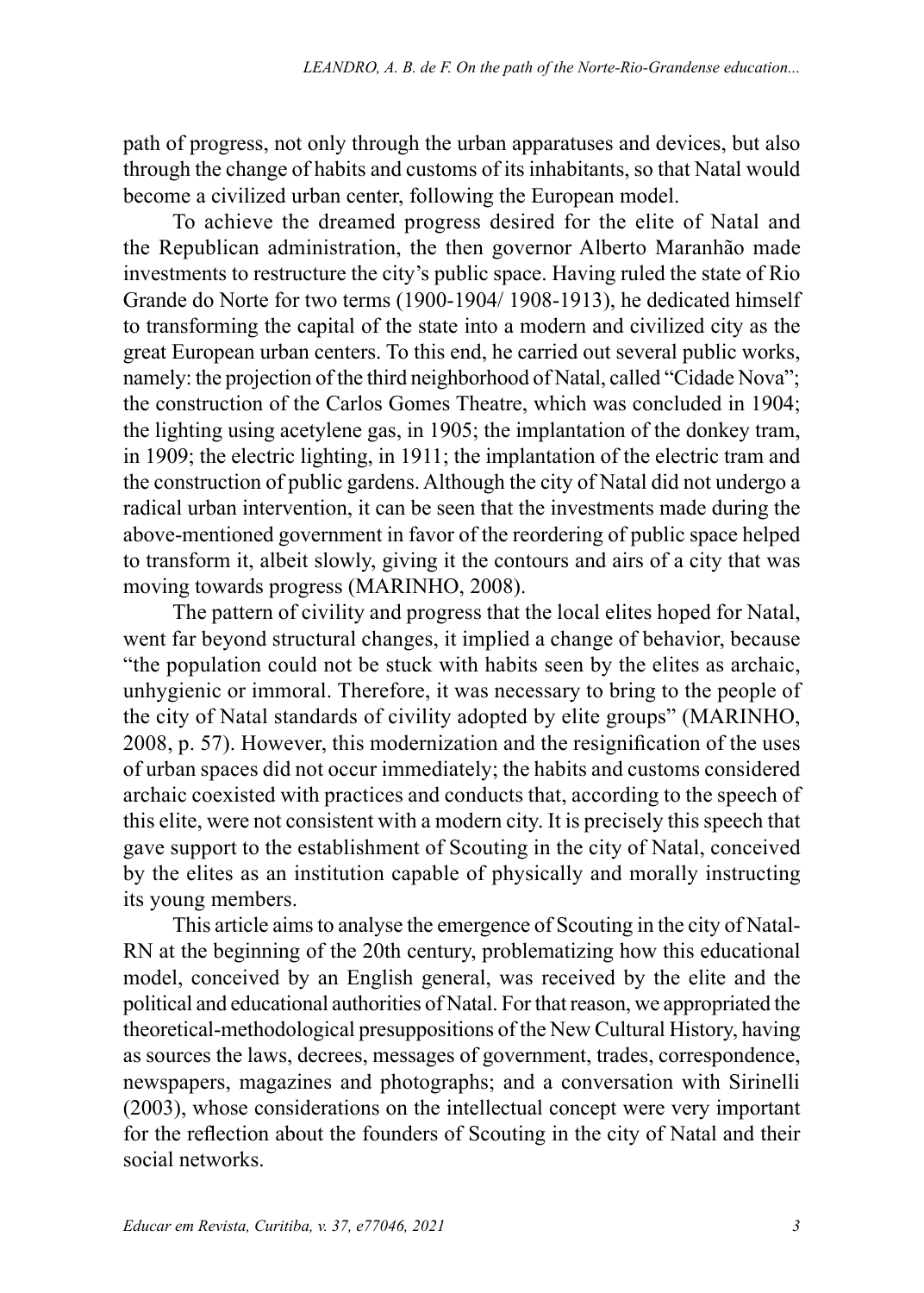Pointing out the various meanings of the word "intellectual", Sirinelli (2003) presents two perspectives about the term: the first, wider and sociocultural, includes creators and cultural mediators, following the example of the writer, journalist and teacher; and the second meaning assumes a more restricted character, and is based on the knowledge about social engagement. "Such a concept is not independent from the previous one, since they are two elements of a sociocultural nature" (SIRINELLI, 2003, p. 243). Therefore, we have the two reasons to think about the founders of the Scouting in Natal's city as intellectuals, considering their professional performances and their engagements in the life of the city of Natal through their involvements with the education and the scouting.

### **The emergence of natalense Scouting: an initiative by the intellectuals**

Dear friend Henrique Castriciano. I would like to remember and ask your beautiful Brazilian soul for a great service: the creation of battalions of scouts in Rio Grande do Norte. In São Paulo we already have 8,000 Scouts; in Rio Grande do Sul, 2,000; in Bahia, Minas Gerais, Paraná, Santa Catarina the organization is under way. Shake, raise, and support the idea in Rio Grande do Norte. Tell to the illustrious Dr. Ponciano Barbosa, to all your friends, ignite and enthuse the press, the poets, all men of faith; promote conferences and newspaper articles; you should be the director and founder of the institution. In the meantime, I ask you not to mention my suggestion and my name in advertising, because the idea must come at the same time from various souls and various energies. It is indispensable that, in Rio on September 7, 1922, the centenary of Independence, there be a parade of 10,000 Brazilian scouts, from all the States. Fraternal hugs from your old admirer and friend Olavo Bilac (MELO, 1977, p. 117).

The letter we transcribed here, sent by Olavo Bilac, on 21 June 1916, promoted the establishment of scouting in the city of Natal. However, instead of addressing directly the head of the State, Bilac appealed to Henrique Castriciano, probably because the two were old acquaintances and cultivated a love for poetry<sup>3</sup>, that means that they were part of the same networks of sociability. Moreover, he believed that intellectuals were "responsible for the

<sup>3</sup> Olavo Bilac prefaces the book "*Mãe*", written by Henrique Castriciano, published in 1899. In 1900, at his friend's request, Bilac prefaces the book "*Horto*", written by his sister Auta de Souza.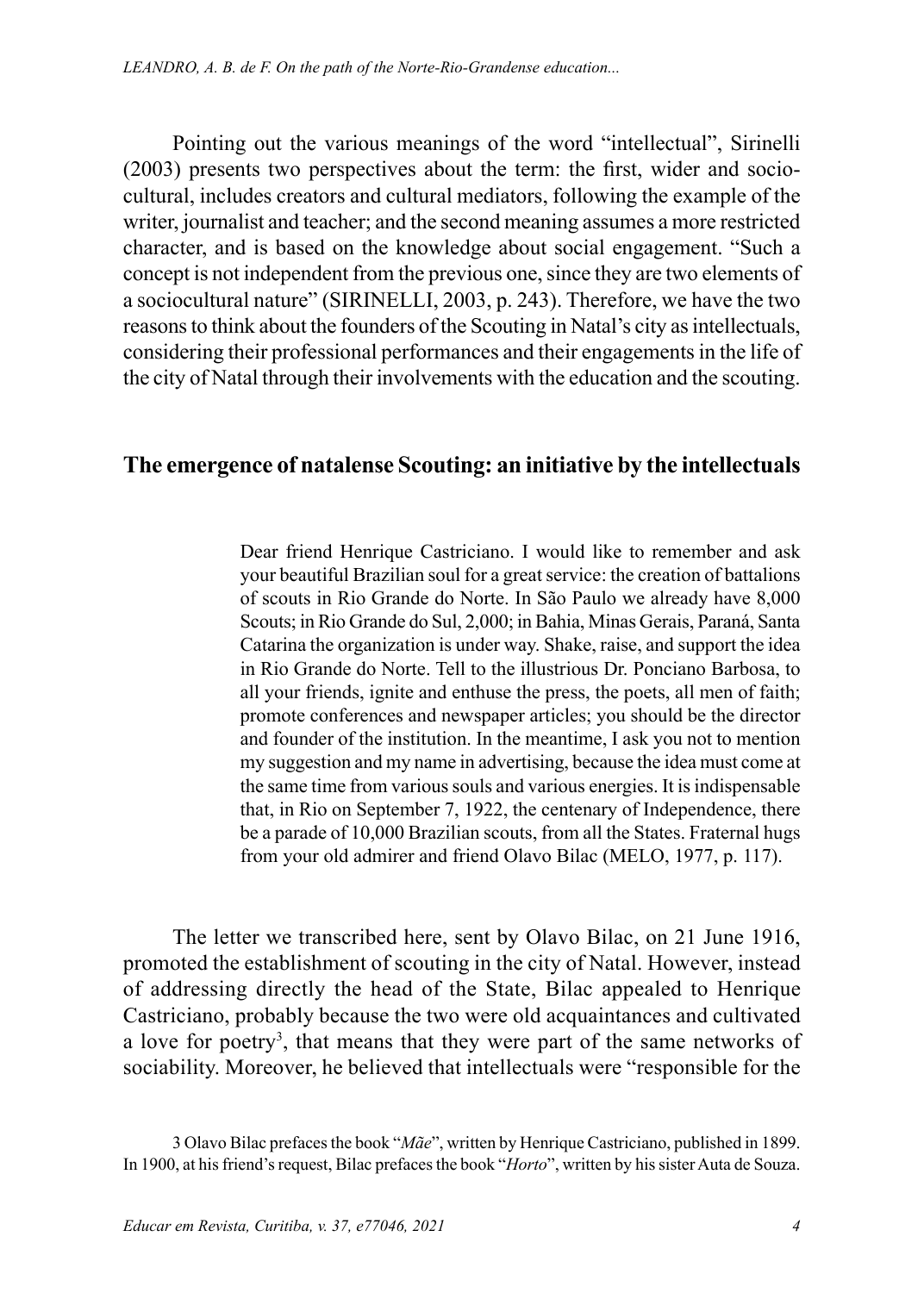defense of the homeland and the modernization of its structures", he also used to say in his lectures that people "engage themselves in the nationalist cause" (ENGEL, 2012, p. 3).

Natural from Macaíba/RN, Henrique Castriciano was born in 1874,

[...] As a son of a traditional agrarian elite, he was a renowned intellectual, poet, writer and politician. He stood out as a great columnist in the newspapers, and as a person active in politics in the Potiguar region, he was holding the position of Secretary (1900-1910), State Attorney General (1908-1914), Vice-Governor of the State of Rio Grande do Norte (1915- 1923). It was, however, in the chair of the Secretary of the government of Alberto Maranhão (1908-1913) that Castriciano obtained a greater political and economic support for the implementation of his projects in the field of education (RODRIGUES, 2007, p. 47).

As a member of the local elite, Castriciano was part of the idea of modernising the city and the potiguar state. However, for him, the much-desired modernisation of the city, as well as that of the whole country, could not be limited only to physical and structural aspects. He argued that this modernization should be followed by a political reform that would disseminate education, especially the one directed at women, since only then would Brazil be able to be like developed nations (OLIVEIRA; MARQUES NETO, 2015). Castriciano's vision of modernization, as explained by Rodrigues (2007), comes from the perspective of a world formed by the authors to which he had access, and from the contact with other cultures, experienced through several trips abroad, mainly to deal with health, because he had developed tuberculosis.

According to Oliveira and Marques Neto (2015), it was on one of those trips to Europe, in 1909, to deal with health, that Castriciano took the opportunity to get to know the structure of European education and extend the research he had been developing for some years on women's education. Although, it was especially when he was in Switzerland, visiting the École *Ménagère de Fribourg*, that he was able to see closely the importance of women's education. For him, Switzerland was a model to be followed by Brazilians, as he argued that the socio-economic position that this country occupied on the world stage was a reflection of the incentive directed towards female education.

Upon his return from Europe, Henrique Castriciano articulated himself with other intellectuals from Rio Grande do Norte and founded, on July 23, 1911, the Teaching League of Rio Grande do Norte, which provided subsidies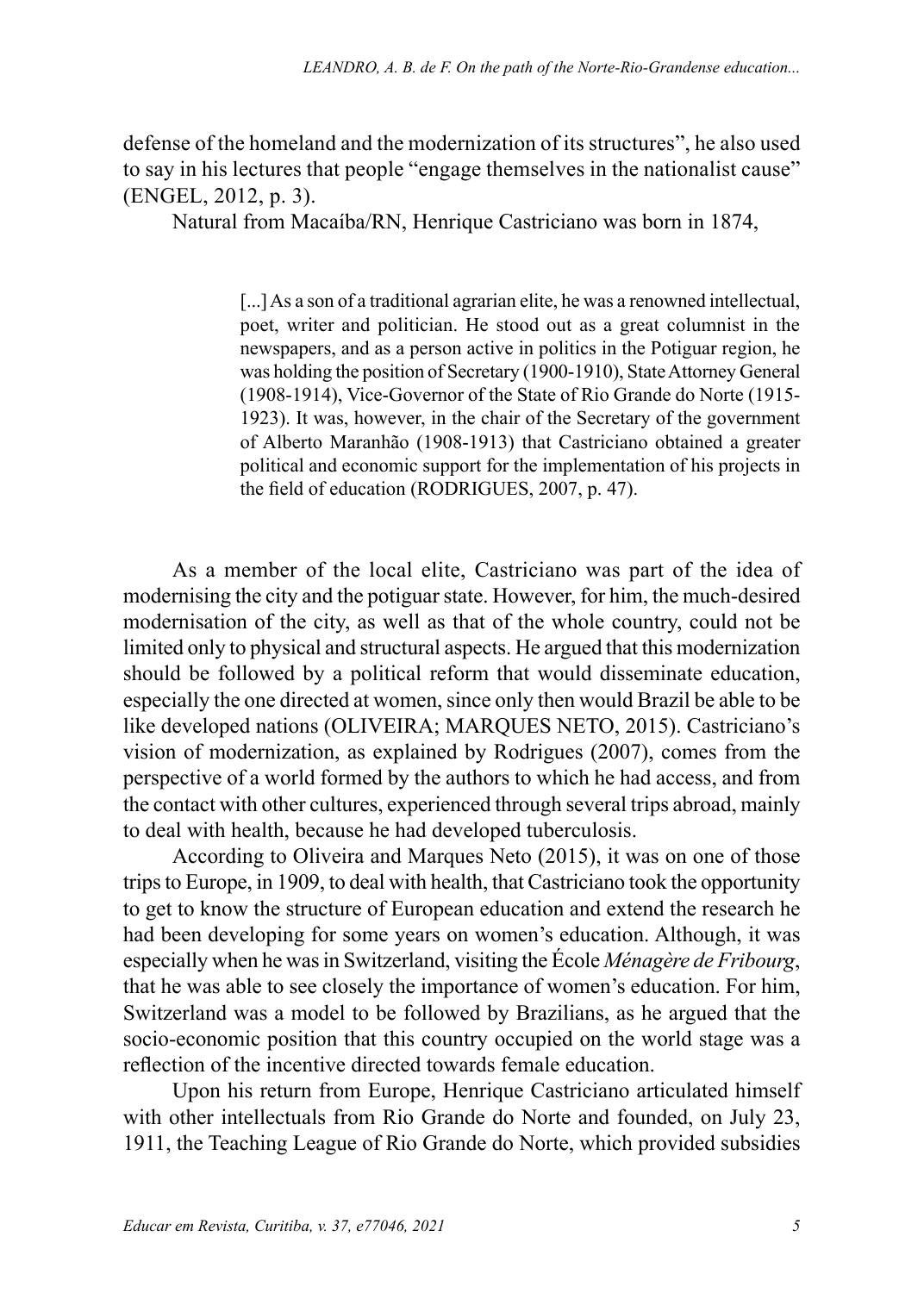for him to found the *Domestic school of Natal* in 1914, which was an educational institution for the female public, inspired by the Swiss Home School model, to "form a new type of civilized woman for a new society that was emerging with the first signs of social and economic development" (RODRIGUES, 2007, p. 83). The inauguration of the Home School was considered a symbol of modernization of the city, representing an innovation in local pedagogical practice, since the pedagogical ideology of the institution was based on the activist pedagogical model.

As part of the Brazilian intellectuals, Castriciano believed in a modernization of the country through education, however, he advocated an education that would also reach the female sex, since the republican ideology use to spread the idea that women should be educated to produce the Brazilian citizens who would lead the development of the nation. It was necessary to leave behind the customs and habits of the old slave regime and to instill in the society new habits consistent with a republican country that was modernizing itself.

It was at this time of transformation and modernization that scouting was introduced in the capital of the state of Rio Grande do Norte, to intensify the attention given to the formation of the future republican citizen. In dialogue with the ideals of discipline and health of the bodies spread by sports, scouting was perceived by national and local elites as a solution to the vices and evils which afflicted modern society. Thus, scouting "provided to the youngest members of the elite a moral, physical and civic education" (MARINHO, 2008, p. 97). The encouragement of sports and scout practices reflects the concern of the elites and public authorities for physical and moral education of young people in this period:

> For some time now, coinciding with the civic renaissance in the country, there has been a marked tendency for young people to group together in sports associations. I believe that this movement deserves encouragement, for the much it represents about initiative and its educative character. In spite of the recent foundation of all these associations, they are rendering a real service to the physical development of the young people. I have given them modest support, in the hope that they will be well adapted to their environment, and will acquire a more complex organization, in addition to the muscular robustness of the members, with a view to moral development, as is the case in Europe and North America with most of the similar associations. It obeys to this wise orientation, the scouting, the admirable institution of Baden-Powell, in which the members educate themselves at the same time physically and morally. For this reason, I have sought to support the Association of Rio-Grande-do-Norte Scouts, which already has 123 active members [sic] (RIO GRANDE DO NORTE, 1918, p. 11-12).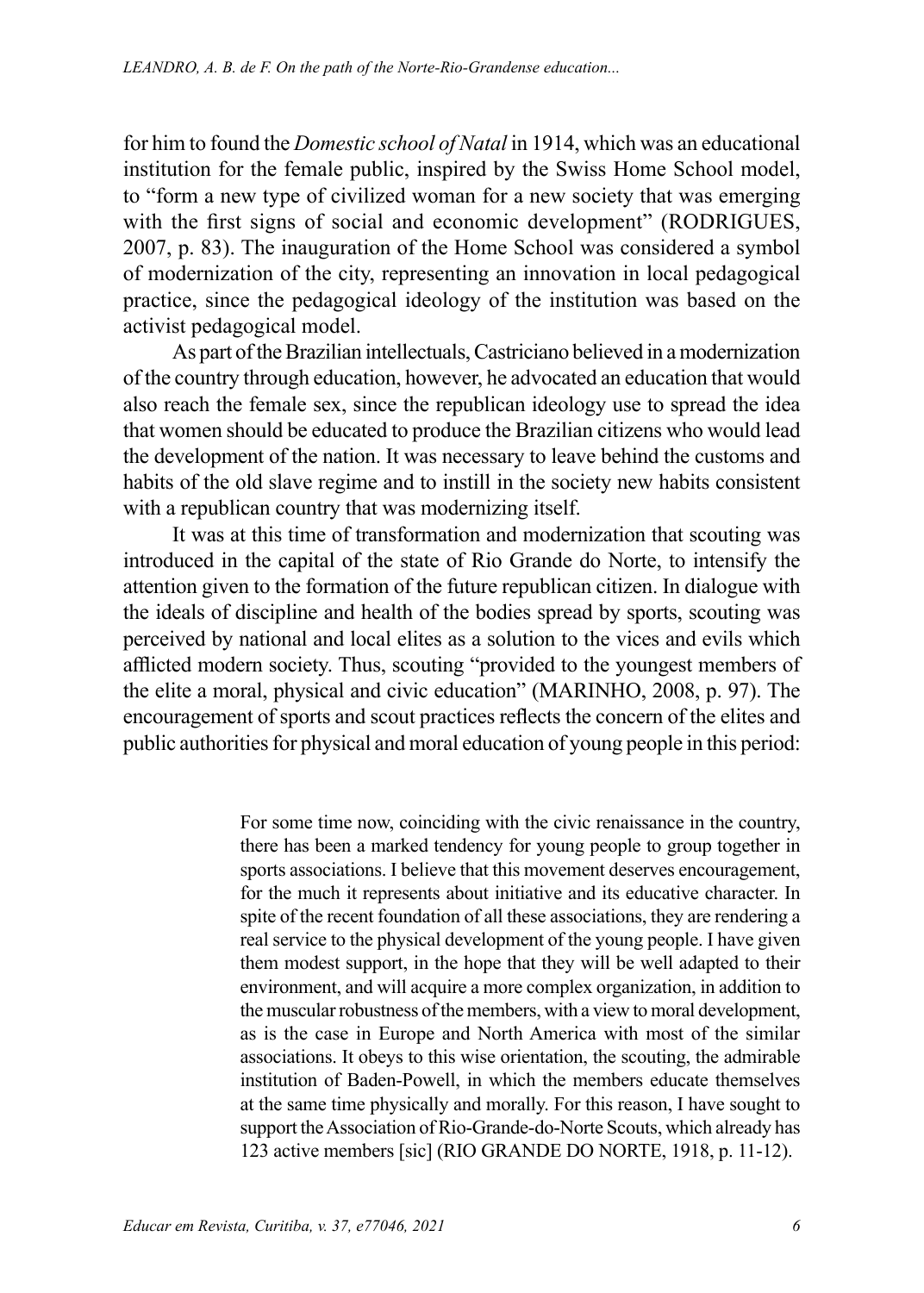Natal was a reflection of a national republican tendency to form the new citizen for the new society that was being built. Influenced by the medical speech in vogue at the time, the intellectuals of the potiguar sought to improve the race by means of physical and moral education, taking as their mirror the civilized nations and peoples, following the example of the "English, in whose schools the time of recreation consist exclusively of hygienic games", since "[...] the social formation of the English people is based on physical exercises"[sic] (CASTRICIANO, 1916 *apud* ALBUQUERQUE, 1993, p. 325). To this end, it was urgent to change the habits of the people through public education, sports and scouting, shaping behavior from an early age.

It is important to point out that doctors exerted a great influence on Brazilian educational and practice, which was accentuated throughout the 19th century and became decisive in the first decades of the 20th century. Doctors came together around a national project that aimed to influence the hygiene of the Brazilian population. It was necessary to normalize the body of men and women from childhood, for this, the medical knowledge assumed a pedagogical character and entered schools to spread knowledge about health and hygiene, because this is "the place of changing habits, especially in the hygienic and food sector, encouragement of physical exercise and mental activity, emotional control, cleanliness of clothing care, prevention of diseases and accidents" (SOARES JÚNIOR, 2015, p. 49). The influence of the medical speech was also present in Scouting education, as the quotation below shows:

> The Scouts' school, one of the primary cells of the organism of civic education and national defense, has an aim that can be resumed in short lines [...]. This admirable school in the open air covers all the points contained in the programmer of modern pedagogy: first of all, medical instruction; the conservation of health through hygiene and medicine, and the normal and progressive development of all the functions of the body, through gymnastics and school games [sic] (BILAC, 1920, p. 29).

Besides reiterating the nationalist speech, Scouting also insisted on the prescriptions recommended by the medical speech which was propagated at that time. In this way, Scouting was related to hygiene and body control, which was fortified through the physical exercises of gymnastics and games. For Bilac (1920), Scouting was an innovative method, since it brought together innovations of modern pedagogy and medicine, thus offering a complete education for children and young people.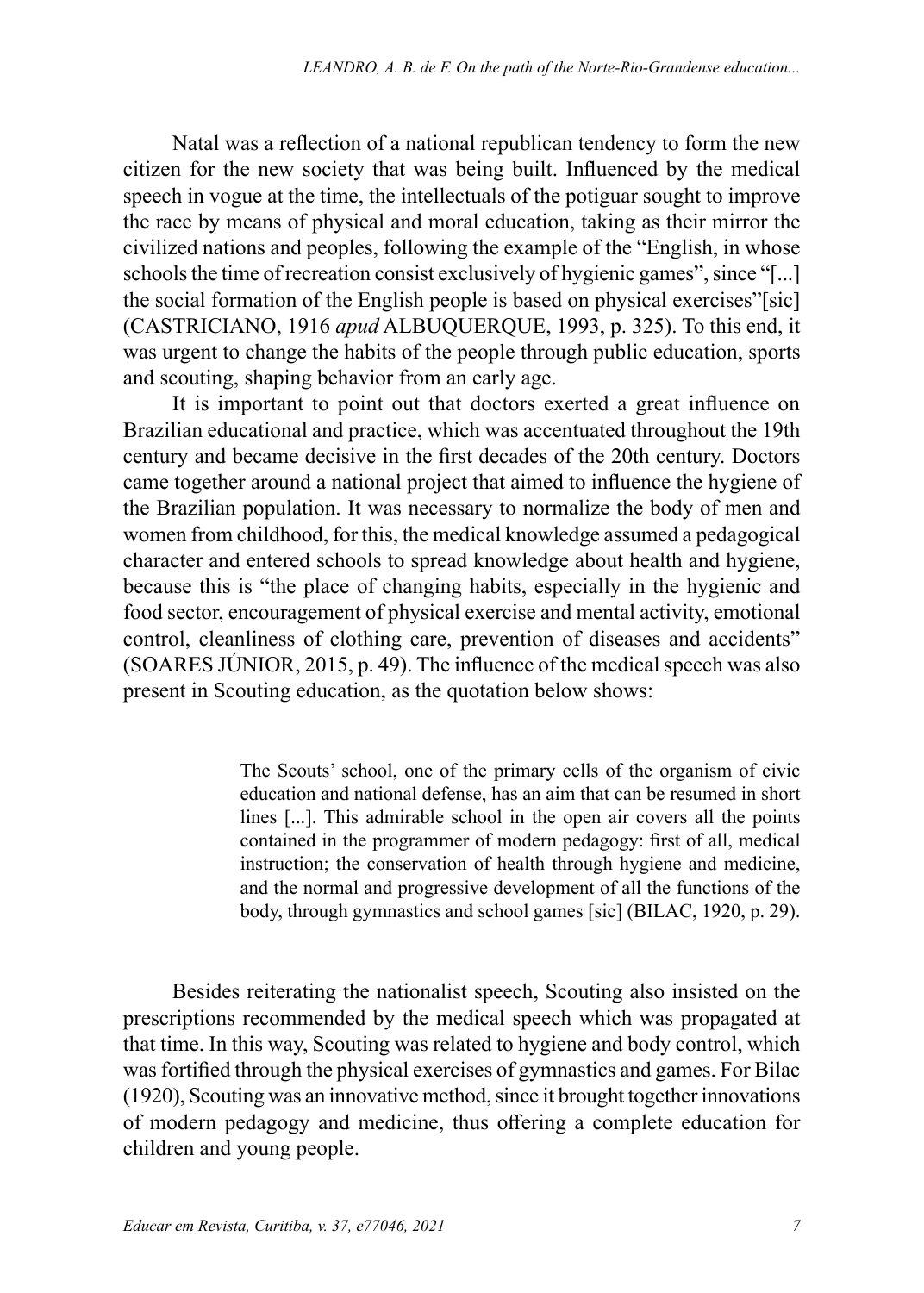Vieira (2008) argues that, as a humanist and educator, who was aware of his role as a citizen trainer and builder of the new bourgeois in Brazil, Henrique Castriciano advocated unrestricted public education in mixed classrooms, and also encouraged the practice of sports and scouting in order to stimulate the moral and civic formation of young people, since both could be carried out together with nature, providing better physical and mental health for those who would be the future builders of the new homeland. Being one of the main interlocutors in the discussion about the progress and civility of the people, Castriciano said he was saddened when he observed that the Brazilians, especially the native ones, gave little importance to these issues and to these practices, which for him were regarded as civilized.

The concern with the cultural backwards, economic and social backwardness in the capital at the beginning of the 20th century was something that was often appearing in the speech of many native intellectuals, the press, politicians and the elite as a whole. For these individuals, the uncivilized habits of the native population were the ones responsible for this backwardness. These habits, regarded as outdated, were the legacy of a past that should be left behind in the name of progress and civilisation (VIEIRA, 2008). This concern justifies Henrique Castriciano's enthusiasm for Olavo Bilac's "patriotic appeal" and his urgent need to "insert the youth of the Rio Grande do Norte state into such a useful institution" (20 ANOS…, 1937, p. 4).

The Scouting, which was the most modern aspect of the education of young English people, was very well received in the city of Natal not only by intellectuals, but also by the then State Government, which did support it financially. The enthusiasm of Castriciano also influenced the expectations of Professor Luiz Soares and of the Comandante Monteiro Chaves, who was committed to help the Professor in the necessary preparations in order to create the first group of scouts in the city, because, as Sirinelli (2003, p. 246) points out, "every group of intellectuals is organised on the basis of a common ideological or cultural sensibility and affinities, which feed the desire and the taste to live together".

With the collaboration of Commander Monteiro Chaves and Professor Luiz Soares, Henrique Castriciano was responsible for organizing a meeting held at the Natal-Club, a space of sociability of the elite of the Natal's city, where the board of directors of the new institution was elected, composed by the intellectuals Antônio de Souza, Manoel Dantas, Moysés Soares, Sebastião Fernandes, Nestor Lima and Colonels Pedro Soares and Francisco Cascudo (MELO, 1977, p. 118), who worked in the capital as cultural mediators through their professions and social engagements. Thus, Henrique Castriciano was able to "raise" and "sustain" the idea of Scouting in the Potiguar capital, as Bilac had recommended.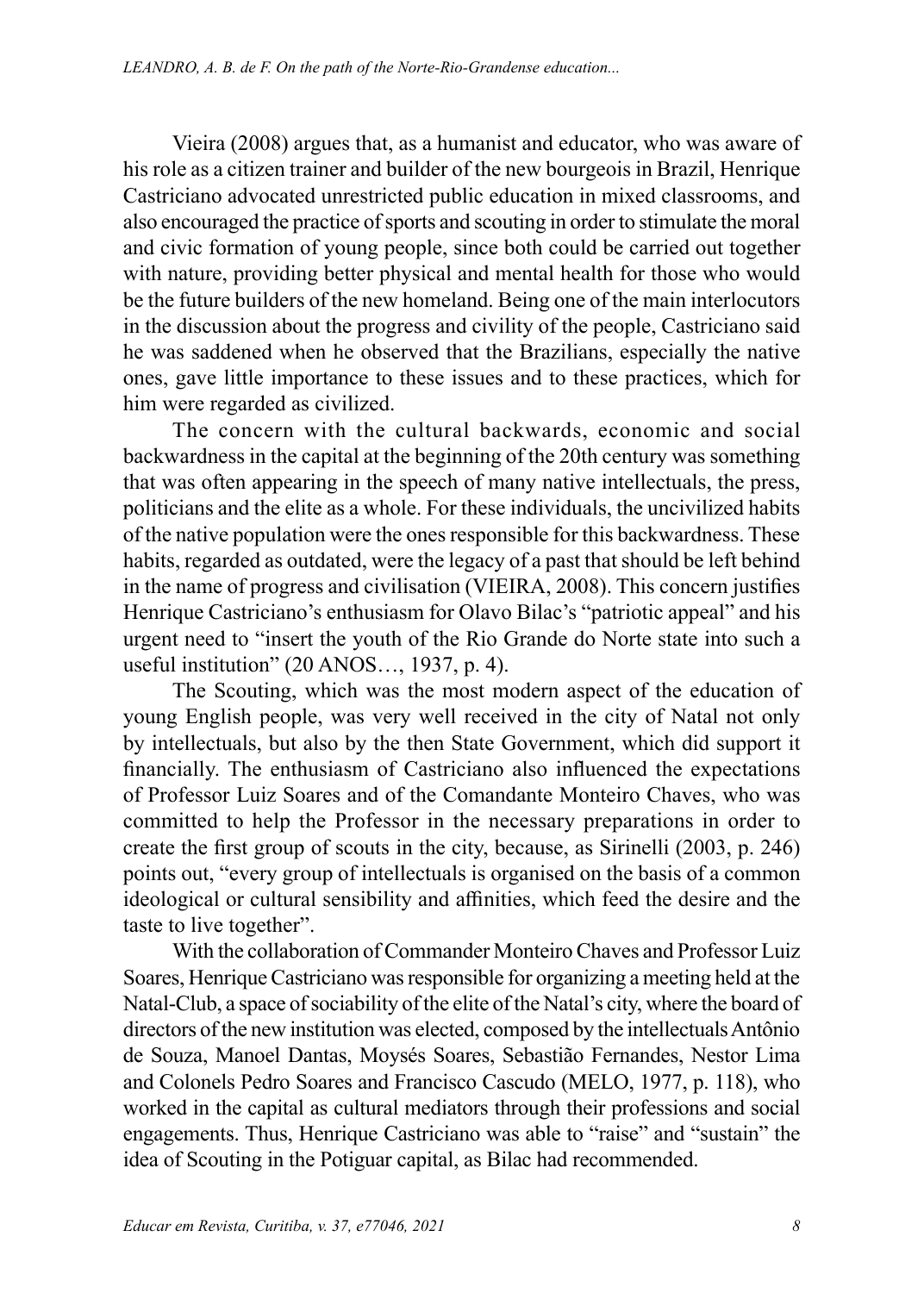Before the official opening ceremony of Scouting, an intense propaganda was carried out in the newspaper *A República*, with the purpose of spreading Scouting to the society of the Natal's city. Published on the front page of the newspaper, the column entitled, *Propaganda do escotismo*, had transcribed parts of the *Scouting Manual*, written by Baden-Powell, this column began to be published on June 1, 1917 and continued to be published during the month of July.

It is also worth noting that Castriciano was the editor of the newspaper *A República*, a newspaper that "despite being the voice of the state government, belonged to the Albuquerque Maranhão family, which dominated the political scene at the time" (CUNHA, 2014, p. 53). Thus, the newspaper was a privileged space for the dissemination of its ideas.

Two days before the official ceremony, the newspaper *A República* announced the "great Scout's fest":

> Sunday, Natal will attend one of these parties that will be forever etched in the memory of the residents. More than 80 scouts in the correct uniforms, will swear the flag, the great part of the fine flower of the Natal youth, moved and fuller of the most holy patriotic uproar, will affirm in the public square their great love for this great land that is Brazil! The day after tomorrow's feast, for its elevation, speaks very loudly in favour of our civism. In a short time, thanks to the encouragement of the Governor of the State, the competence of Captain Monteiro Chaves and the persevering efforts of all the members of the Superior Council of the Association, we have been able to achieve what many of the great states of the federation have not been able to achieve, because they perhaps lack the patriotic cohesion that our leaders have been able to form in our social environment. Let us take pride in our work and continue to work with the sincerest enthusiasm for our immortal homeland. The oath will be taken on Sunday, on the 7 de Setembro Square, where various exercises will be carried out by the Scouts. The Association has decided not make any special invitations, but to ask the family's of Natal city to attend, in order to highlight the great civic celebration, which will begin at 4 p.m. [sic] (A GRANDE..., 1917, p.1).

"The great fest", held on 24 June, was a ceremony to officially implement Scouting in the State, but certainly before that date there was a presentation to the Scout members about the teachings of Baden-Powell and the moral values which are in the Scouting Code, wich, well before 24 June 1917, the scout members had already been introduced, and was already being practiced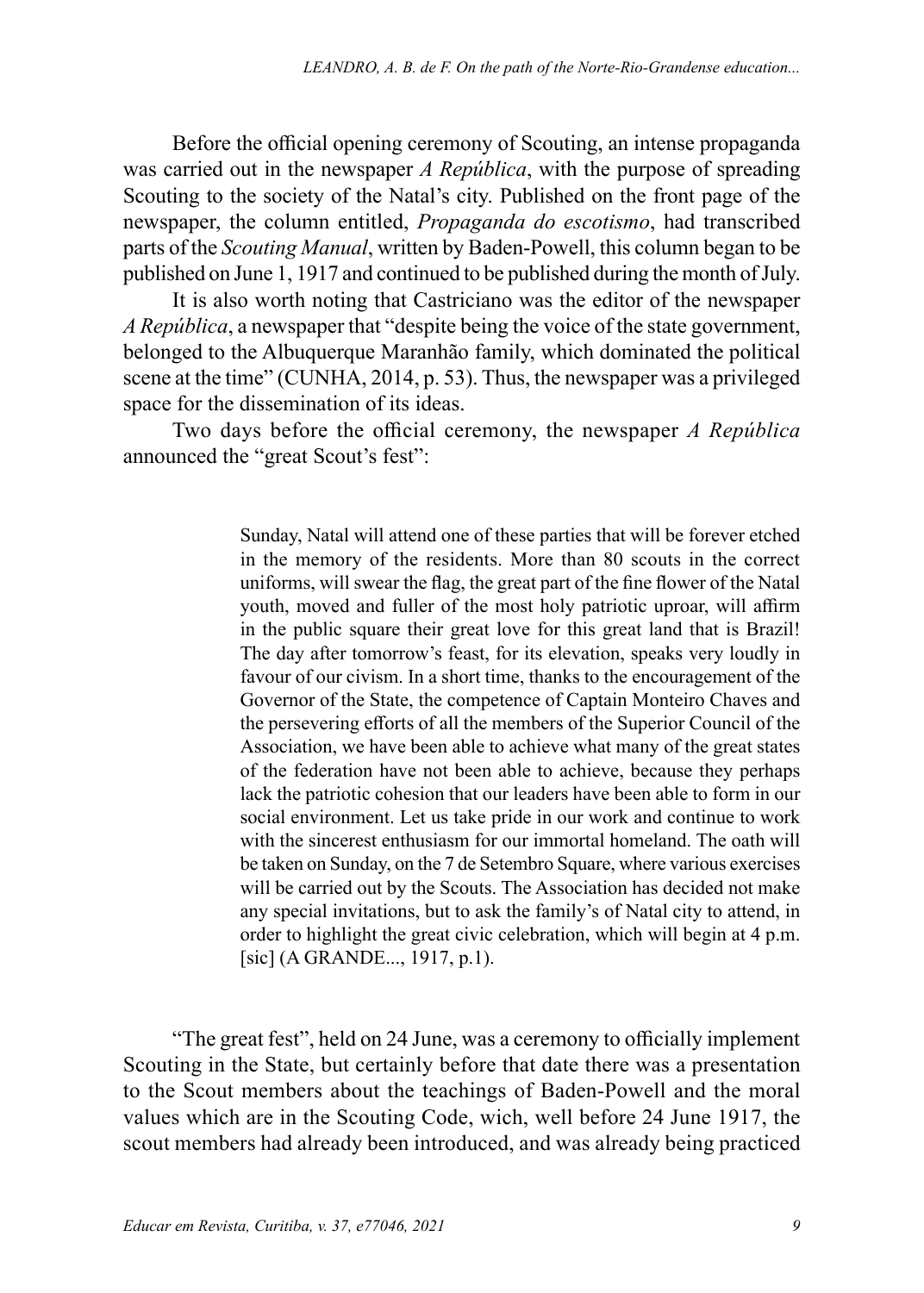in the city of Natal. One evidence of this is that the Scouts took part in the homage of the centenary of the death of Frei Miguelinho, which took place in the capital on 12 June 19174 .

With their khaki's uniforms, short trousers and socks almost at the knees, wooden sticks attached to their shoulders, on their backs they carried their backpacks with the Scouts' equipment. Those who had already made the promise, proudly wore the red scarves wrapped around their necks, while the aspirants wore the green scarf, so the Scouts introduced themselves to the people of the city, at a time when "the whole city was vibrating with the healthiest patriotism and the parties were taking place under the most intense enthusiasm" (MARANHÃO, 1950, p. 3). By choosing the civic moment of the festivities in honour of Friar Miguelinho for the first appearance of the Scouts, the organizers of the Scouting hoped to attract the attention of the people, so that they could attend the "Great Feast", which would be held soon.

After months of preparations, 24 June had finally arrived, the date was chosen to make scouting official in the Potiguar capital. The ceremony took place twelve days after the public appearance of the Scouts on a Sunday, which was a strategic day because it was considered a day of rest, without classes or work, so that the families of the city could gather and attend the 7th September Square to brighten up the "Great Feast of Civism":

> Rarely has the people of the Natal's city seen such an exciting party as the one of yesterday. It was interesting to see the enthusiasm with which our people had come to the Sete de Setembro Square to enjoy, for the first time, the moving act of the oath to the flag by a group of young people who only feathered themselves and were already ready to serve the Homeland. Fortunately for our glory as Brazilians who shake the land that saw us born, we can exuberantly see that this extraordinary creation of scouting, which is a complete education of adolescents, must be a reality among us, in the words of Olavo Bilac, the magnificent poet to whom we owe undoubtedly, this giant step in favor of the regeneration of the

4 Born in the city of Natal, Frei Miguelinho was executed on June 12, 1817, in the city of Salvador, accused of the crime of lesa-majestade for having participated in the Pernambuco Revolution, also known as the 1817 Revolution, a movement of a liberal and republican character, which broke out on March 6, 1817. On the centennial of his death, several tributes were organized in the capital Potiguar, such as an outdoor mass, and the inauguration of a monument in the Praça André de Albuquerque. The tributes mobilized various sectors of the native population, such as authorities, officers of the National Guard, representatives of the press, schools, scouts, associations and the people.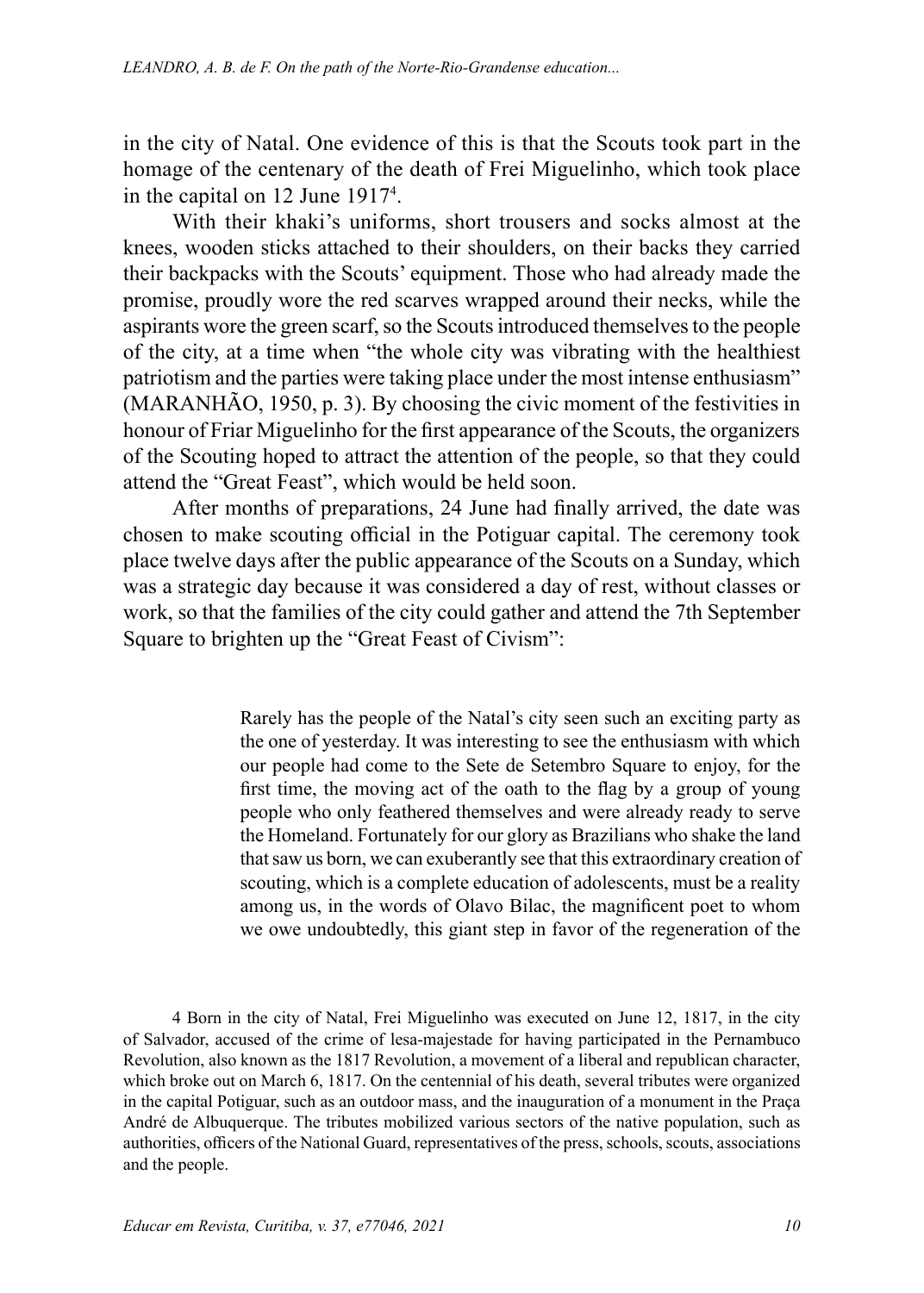national character. In a happy and blessed hour, everyone understood, the leaders, the public men, the men of responsibility's, those who have not yet disbelieved of better days for Brazil, that the cause of Scouting was not to be despised because, being as it really is, "the school of strength, skill and patriotism, and above all a school of honor", it had to be taken to heart and embraced with fervor so that it could produce the best fruits that we shall have to reap in the near future [sic] (A GRANDE…,1917, p. 1).

The newspaper *A República* on 25 June 1917 publishes on its front page a report entitled "A grande festa dos escoteiros ", in which it describes in detail the ceremony of the Scout, held on the previous day. In this report, Scouting is presented as a solution of the ills of the nation, as a cause to which all Brazilians should embrace, since it constitutes a true school of character in which the young norte-rio-grandenses and all Brazilian youth will be forged. The civic appeal to the youth is evident in the civic lecture, called *Salve Mocidade*, pronounced by Moysés Soares, on the day of the solemnity of foundation:

> Hail youth! Source of faith and energy! To you we cry out the convict sons of Pedro Alvares! To you we turn, vibrating and feeling, in this corner of Brazil. Behold then, our defender, your solicitous eyes return to Brazil, and after these days of struggle and uncertainty, show us the blessed glory fruit of our efforts, generous, haughty and strong youth! Watch over us, the blossoming soul of the Fatherland, so that we may be worthy of this immense territory, of the glorious traditions, of the name and the fruit of our dear Brazil. Hail! [sic] (FESTA...1938, p.12).

Using the *Hail Holy Queen's* prayer, Moysés Soares calls the youth, whose souls would be formed by the values of honour, altruism, strength, discipline and patriotism, whose are considered essential for the regeneration of the national character and for the greatness of the Motherland. Scouting could:

> Form the character of the child, "to water in his soul good actions that will grow in your youth and bear fruit at maturity", instill in the spirit the noble feelings, awake in your heart the love of the land, of the bello and of the good; to encourage the idea of altruism; and to take care of many other things which are related with the main purpose of this institution and are counted in its code, this are indispensable duties of those who are concerned about the destiny [sic] (A GRANDE..., 1917, p. 1).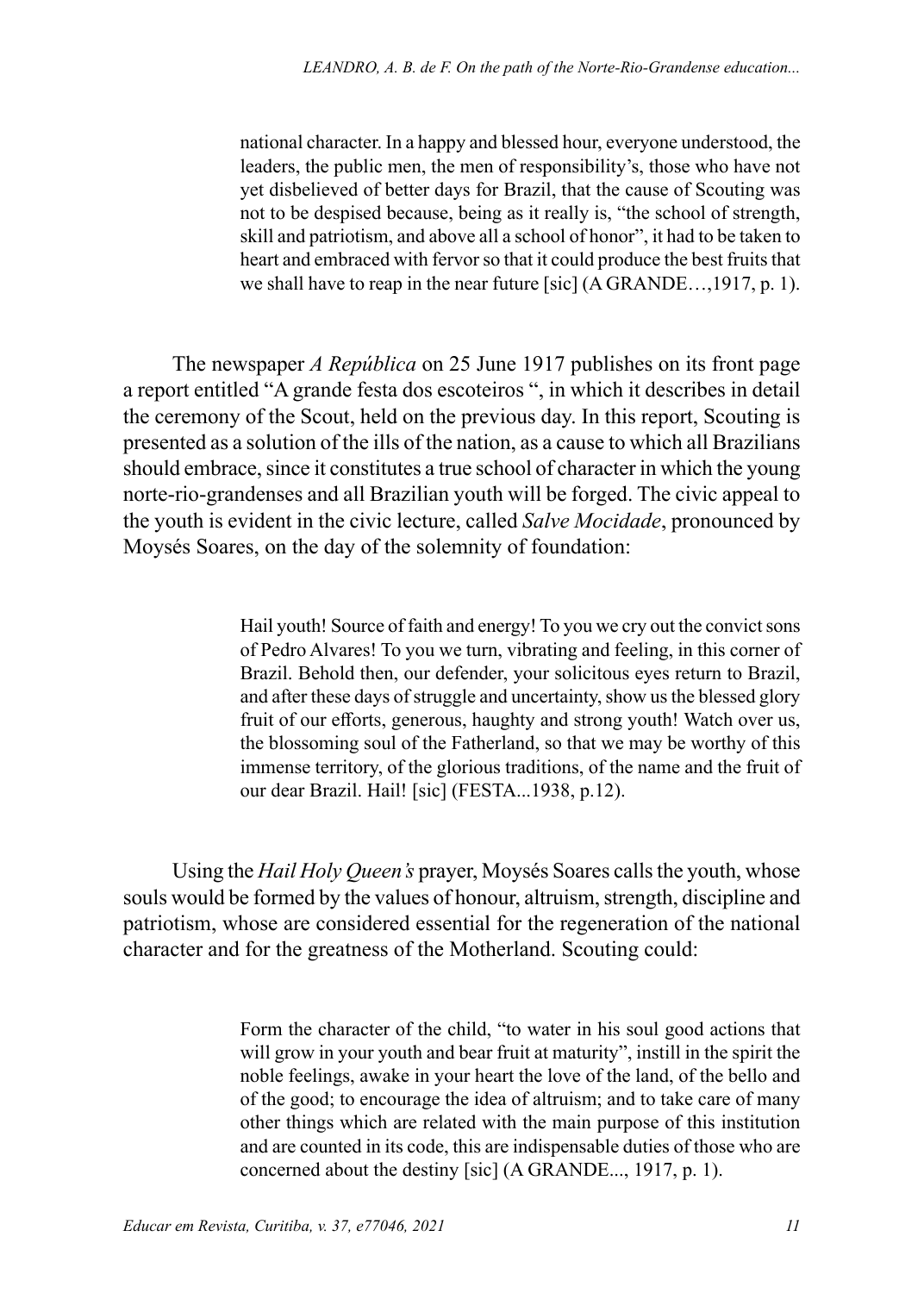Olavo Bilac was the greatest exponent of civism at the time, and he argued that scouting was a way of initiating the child into the ritual of obedience and of valuing the motherland. As the Scouting practice was associated with the civicmilitary ritual, it constituted a perfect education to introduce from an early age the military-popular relationship, because, for Bilac, the evils of the nation were associated with the lack of patriotism of the Brazilians, the fruit of a misguided education, and the solution to this problem was in education and in the quarters.

Following Bilac's example, some educators argued that military education had purposes that included "the feeling of patriotism, the development of civic virtues, the instruction of habits, eugenics and corporal discipline" (SOUZA, 2000, p. 109), and Scouting was close to this type of education. Thus, it was inserted into this pedagogical ideal, and was identified "as another expression of militarism and nationalism in Brazilian education" (SOUZA, 2000, p. 105).

It should be noted that the military's, in general, were excited about Scouting. Some of them saw in the Baden-Powell movement a kind of preparation for military service, that is, a way to extend the influence of the army on children and young people. Moreover, in Brazil, Scouting has maintained a close relationship with the military since its early days. After having contact with the Baden-Powell movement during their time in England for a shipbuilding program, the military decided on their return to Brazil to organise the Boys Scouts Centre of Brazil, creating something similar of what they had seen in England. Among these military's, we highlight Lieutenant Eduardo Weaver, who studied and produced an article on Scouting, entitled *Scouts e a Arte de Scrutar*, published by the *Ilustração Brazileira magazine* on 1 December 1909 (CENTRO CULTURAL DO MOVIMENTO ESCOTEIRO, 2000). The history of the article was mentioned during three pages, and illustrated by seven photographs, through which Lt. Weaver portrayed the activities and the development of the English Boys Scouts. The article aimed to present to Brazilians the benefits of Baden-Powell's method, above all, the way of educating by playing, which were included games with physical activities practiced in the open air, and was seen as an efficient solution to solve universal problems related to the formation of young people.

Probably the innovations<sup>5</sup> that were in the method proposed by Baden-Powell helped to attract the attention of Lieutenant Weaver and the Navy Fleet, who was on mission in England. However, we cannot be so naive as to

<sup>5</sup> Inspired by the activist assumptions, Baden-Powell sought a way to educate children away from the artificial environment of the city, through outdoor activities that at the same time manipulated and respected global learning, bringing together intellectual and practical activities.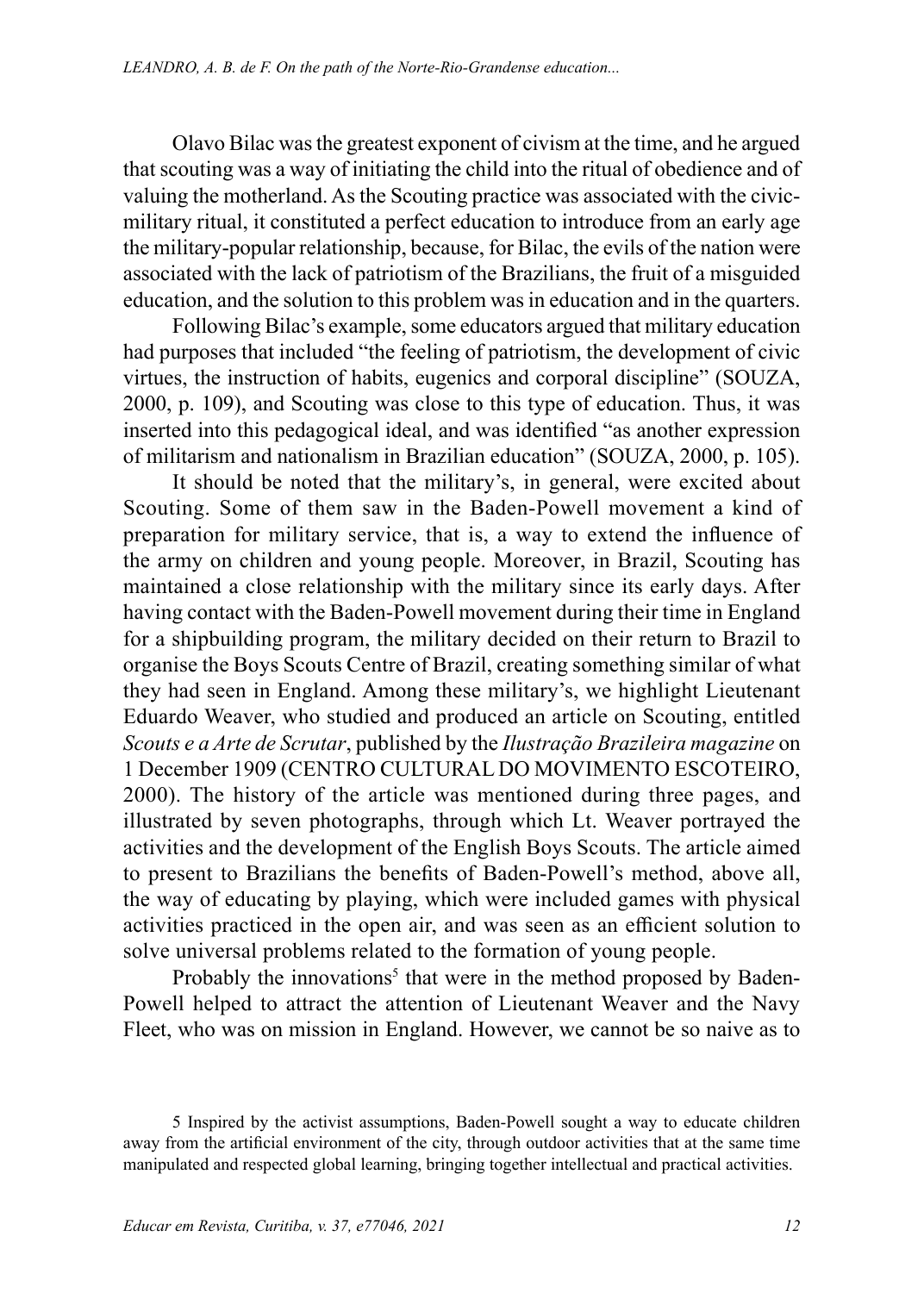think that the militaristic aspect went unnoticed by these Brazilian officers and sailors, because we cannot forget that the Scouts was idealized by a British army general, and although their founder denies the militaristic bias, the Boys Scouts had several military characteristics, starting with the name, which refers to techniques used by the army:

> Scouting has different tasks. Basically, it is the art or science of getting information. Before or during a war, getting information about the enemy's preparations, his strength, intentions, terrain, circumstances and movements is essential and vital for a commander to win the battle (BADEN-POWELL, 1986, p.15).

The wearing of the uniform is another characteristic which brings Scouting closer to militarism, as Baden-Powell himself explains (2006, p. 50), with regard to the clothing of Scouts:

> The Scout uniform is very similar to that worn by my South African police soldiers when I was in command. They knew what was comfortable, useful and able to offer protection against bad weather. That is why the Boy Scouts have almost the same uniform as theirs.

Although Baden-Powell, as Herold Júnior and Vaz (2015) mentioned, explained that Scouting was based on the same foundations as modern pedagogical theories, he did not deny that his movement made use of collective practices, such as marches, parades, among others. However, he did not see this as a contradiction, since he claimed, for example, that "the march was not used because it was considered a disciplinary activity, as it was seen in the army. He advocated its use only to carry out the movement of the group in a more organized way" (HEROLD JÚNIOR; VAZ, 2015, p. 1016).

It is clear that Scouting is influenced by the military experience of its founder. We believe that it was these military features, which drew the attention of the officers and sailors of the Brazilian Navy to Scouting. Moreover, the military aspect has always important for the Brazilian Scout Groups, and this is a reflection of the way that Scouting has been absorbed and practised in Brazil, that is, in the tenuous line between pedagogy and militarism (HEROLD JÚNIOR; VAZ, 2015). The military characteristics were also observed in the scouting practised in the city of Natal: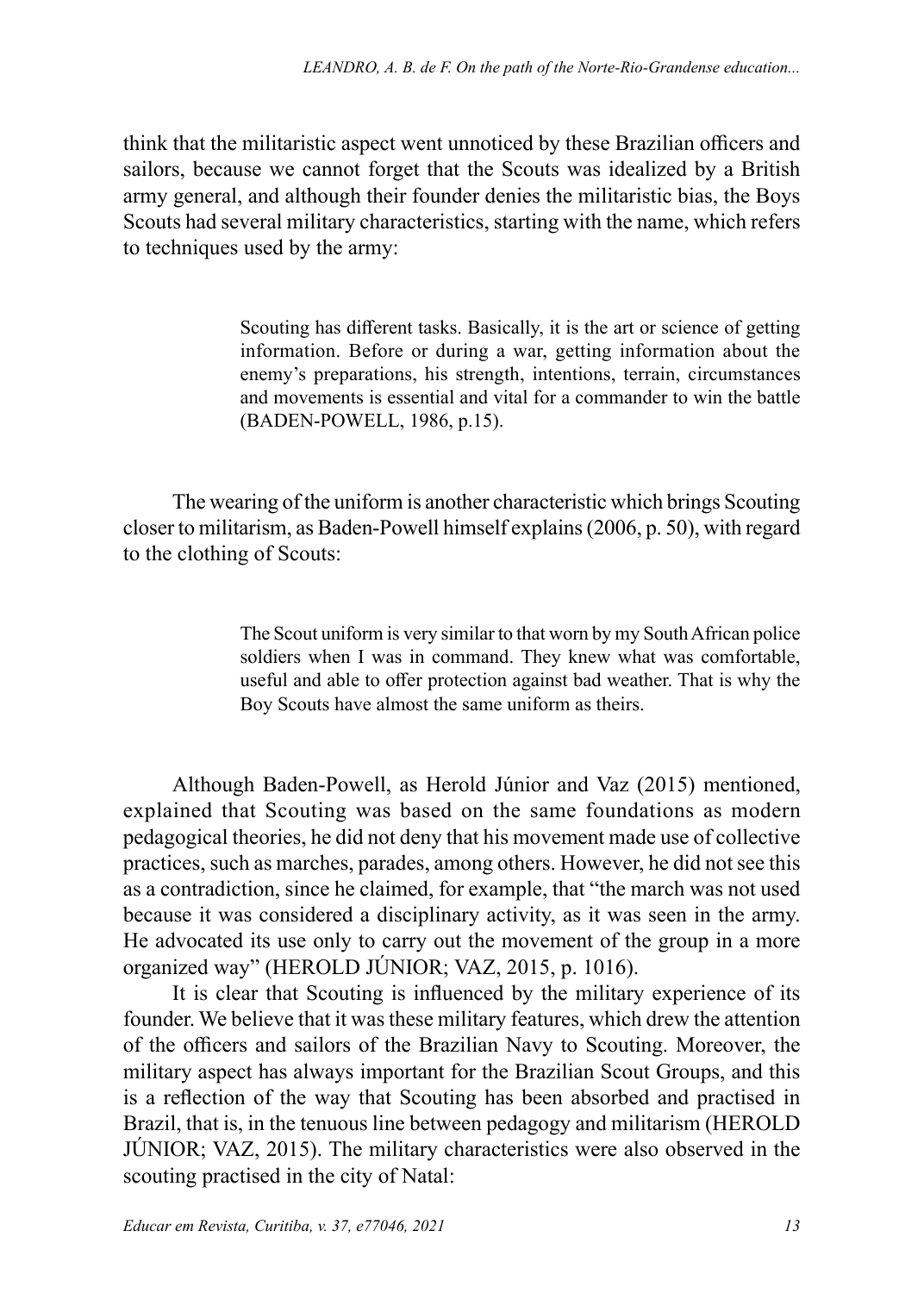At eleven o'clock, in front of the residence of Dr. Manoel Dantas, 128 scouts, wearing the first uniform, rigorously equipped, under the command of Captain Eider Ribeiro and the direction of the provisional instructor Professor Luiz Soares. After all the formalities, the scouts went down, in the most beautiful way, to Ribeira, going to Junqueira Ayres Avenue, and to the Sete de Setembro Square, where they saluted Ferreira Chaves, the governor of the state. It was a correct and solemn attitude by the scouts in front of the Palace, giving to the 7 de Setembro square an exceptional brightness. The Judge Ferreira Chaves received the salutations and watched the scouts' parade from one of the balconies of the Palace, which were highly acclaimed. They went down to the Security Battalion quarters, where they did with all the formalities the handing over of the flag entrusted to them [sic] (O 7 DE SETEMBRO, 1917, p. 1).

Natal's Scouting also had some characteristics related to militarism. This is noticeable in the above quotation, which deals with a report on the celebrations of the Seventh of September, held in the city of Natal in 1917. This report points out that the participation of the Scouts gave an "exceptional brilliance" to the parade. Like the military, the Scouts presented themselves in a proper uniform, saluting the National Flag and the governor of the state, Judge Joaquim Ferreira Chaves. As a synonym of order, discipline, civism and patriotism, the Scouts were the symbolism of the values propagated by the speech of the time, which sought in these concepts the regeneration of the nation.

The report also suggests that there was a close relationship between the scouts and the military. This was confirmed by the fact that the Scouts were under the "command" of Captain Eider Ribeiro and used a flag borrowed from the Security Battalion headquarters. Following a national trend, the Scouting of the city of Natal, mainly during the first years, had some military in its cadre of Scout instructors, responsible for some military characteristics of the Baden-Powell Movement.

The number of Scouts who took part in the Seventh September parade also caught our attention, according to the report, was 128 in total. This leads us to deduce that the Scouting of Natal's city has gained a considerable number of supporters in a short period of time. To be more precise, in two months and fourteen days there has been an increase of approximately 60%, since, considering the number of Scouts present at the inauguration ceremony on 24 june, the number of members has increased from 80 to 128 in less than three months. This led us to the following question: who were these Scout members?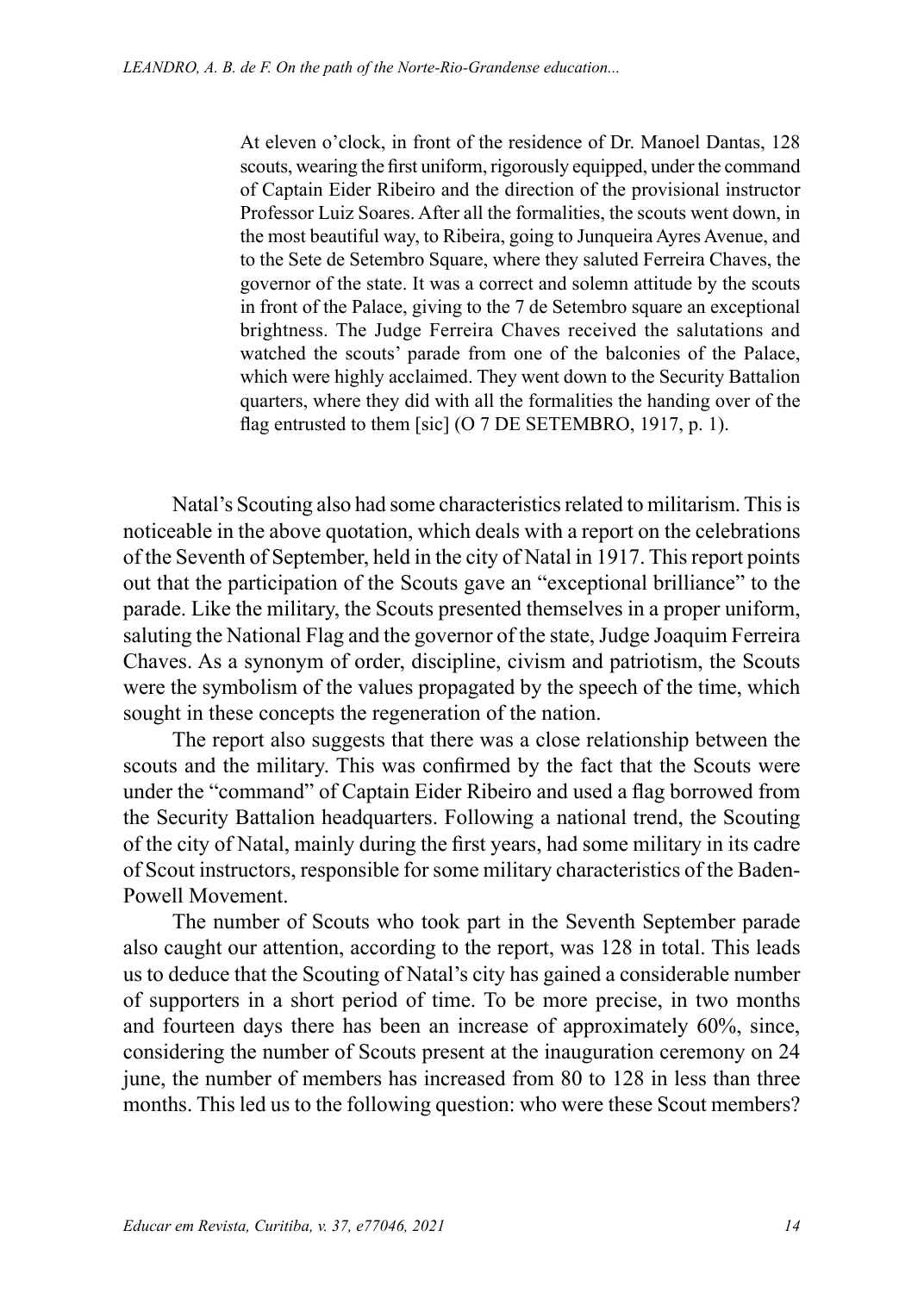The sources that were analysed do not give us further details of who these members were, however, suggest that the first Scouts were a group of diverse social origins, where the children of the local elite were included, as Marinho (2008) pointed out, children of the military, workers and masons. Some of the Scout members were students of the Frei Migelinho School Group, since "[...] in the position of director of this school, Professor Luiz Soares, enrolled twenty of his students in Scouting" (NA MARINHA..., 1944, p. 4). These students, as Pinto explained (2015, p. 50), "were generally the children of workers, masons, farmers, among others". Therefore, it was these young people of different social origins who became members of the first group of native Scouts, the Brazilian Association of Scouts of Rio Grande do Norte.

The uniforms and equipment used by the first scouts were imported from London by order of the State Governor, Joaquim Ferreira Chaves, through the merchant Colonel Francisco Justino de Oliveira Cascudo. The importation of the uniforms and equipment suggests that, since its beginning, the Scouting practice has had the support of the political authorities of the State. The financial support given by these authorities made it possible for young people of humble origins, like the students from the Frei Miguelinho School Group, to become Scout members, since their parents would not be able to afford the costs of the uniform.

With regard to the association of Scouting practice with militarism, we believe that the implementation and consolidation of Scouting was conducted in the city of Natal by intellectuals, who made the Scouting developed in the Potiguar capital different from the Scouting practised in other states. Even though the name of a Navy commander appears on the base of the tripod of the Scouting organisation of the inhabitants of the city of Natal, we must consider that the Commander Monteiro Chaves also transited through the educational sphere, although this education took on a militaristic bias, since he was the director of the School of Aprendizes Marinheiro do Rio Grande do Norte and also used to walk in the same spaces of sociability as intellectuals<sup>6</sup>. It should also be pointed out that his participation in the Scouting activities was ephemeral, according to the news published in the newspaper *A República* on 6 July 1917, Commander Monteiro Chaves left the Scouting activities twelve days after the "Great Feast" which made official the practice of Scouting in the potiguar state, due to his transfer to the south of the country.

<sup>6</sup> The analysis of the sources does not allow us to affirm that Commander Monteiro Chaves was an intellectual, however, everything indicates that he circulated in the same spaces of sociability as Henrique Castriciano and Professor Luiz Soares.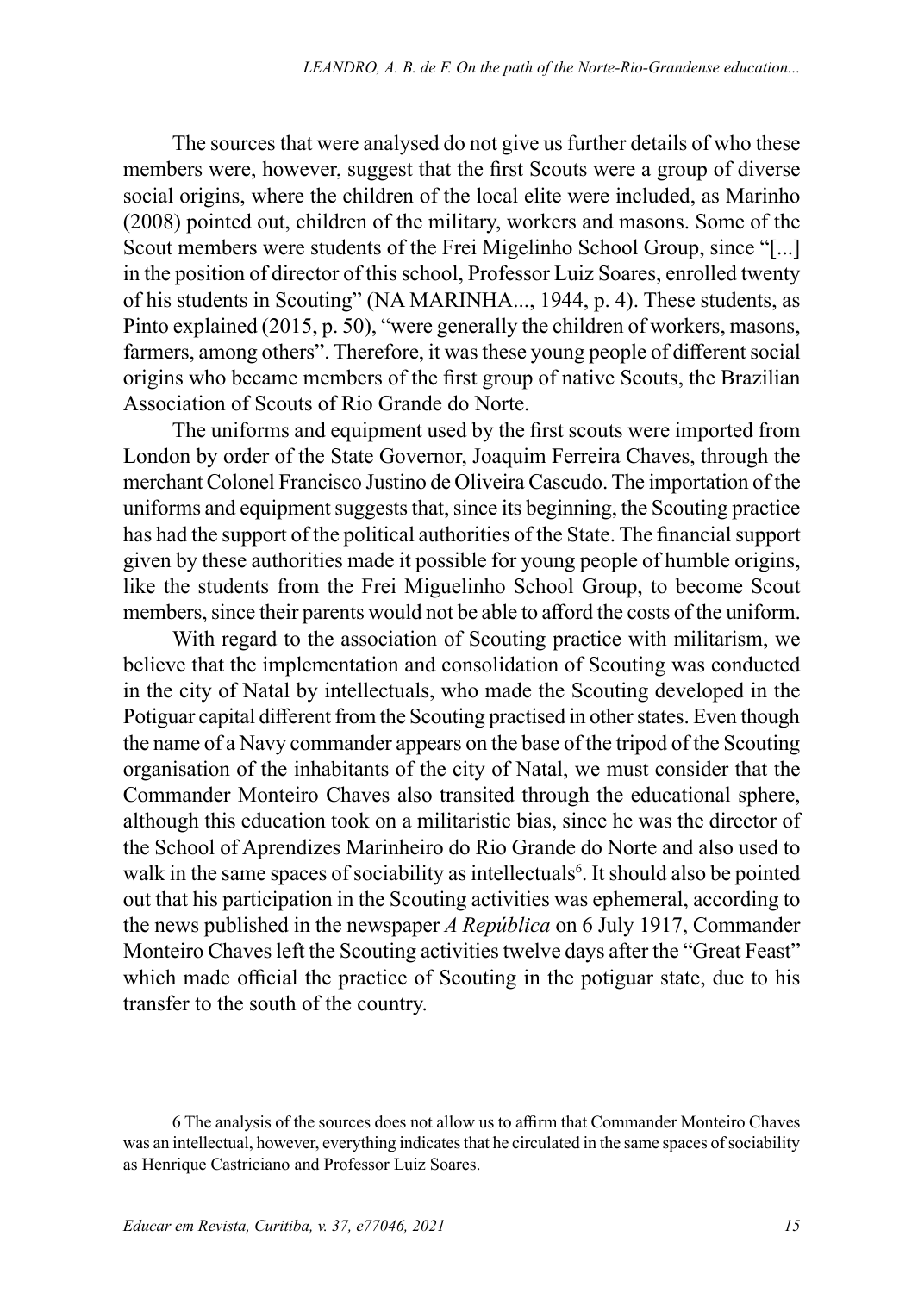This means that the Brazilian Scout Association of Rio Grande do Norte was under the direction of Henrique Castriciano, and of Professor Luiz Soares, who besides being a teacher was a member of the Board of Directors. The former was not an educator by profession, but by conviction, and the latter was an "authentic teacher of morals and civics, he admirably in every day and every hour, he valued the word and the example" (MELO, 1968, p. 3). Later on, Henrique Castriciano also withdrew from the scouting activities, leaving it to Professor Luiz Soares to conduct the scouting in the city of Natal. It is in this context that the Association of Scouts of Alecrim (A.E.A) is founded.

### **Professor Luiz Soares and the consolidation of scouting in the city of Natal**

Since the history of A.E.A. is intertwined with the history of its founder, it is necessary to reflect on the trajectory of Professor Luiz Soares, who, according to Alves (2012, p. 116), must consider the family, the social environment of origin, the group of belonging and temporary or lasting adhesions, since all of this is important for the process of becoming intellectual, because it is the "daily experiences that can mark sensitivity, choices, affinities, approaches and displacements that shape the design of the intellectual trajectory. In this trajectory he is taken as an individual inserted in multiple space-time dimensions".

As a son of Lieutenant Colonel Lieutenant Colonel of the National Guard Pedro Soares de Araújo, an influential politician,and Ana Senhorinha Soares de Araújo, (both members of traditional families in the northern state of Guiana), Luiz Soares Correia de Araújo was born on January 18, 1888 in the city of Assú-RN. In Natal, he took the primary course at the D. Nila Câmara school and the humanities course at the Atheneu Norte-Rio-Grandense. He graduated from the Normal School of Natal on December 4, 1910, and was appointed on march 20, 1911 to direct the Almino Afonso School Group, located in the city of Martins-RN.

In the following year he was transferred to Assu to organise and run the Colonel José Correia School Group, which opened on 7 September 1911. In 1912, at the invitation of governor of that time, Alberto Maranhão, the teacher was removed to Natal to take over, on 21 April 1913, the direction of the Frei Miguelinho School Group. For Melo (1977, p. 118), Professor Luiz Soares "also managed to accomplish something very rare in the world: directing for 54 years (1913-1967) the same official school, in the district of Alecrim", the Frei Miguelinho School Group.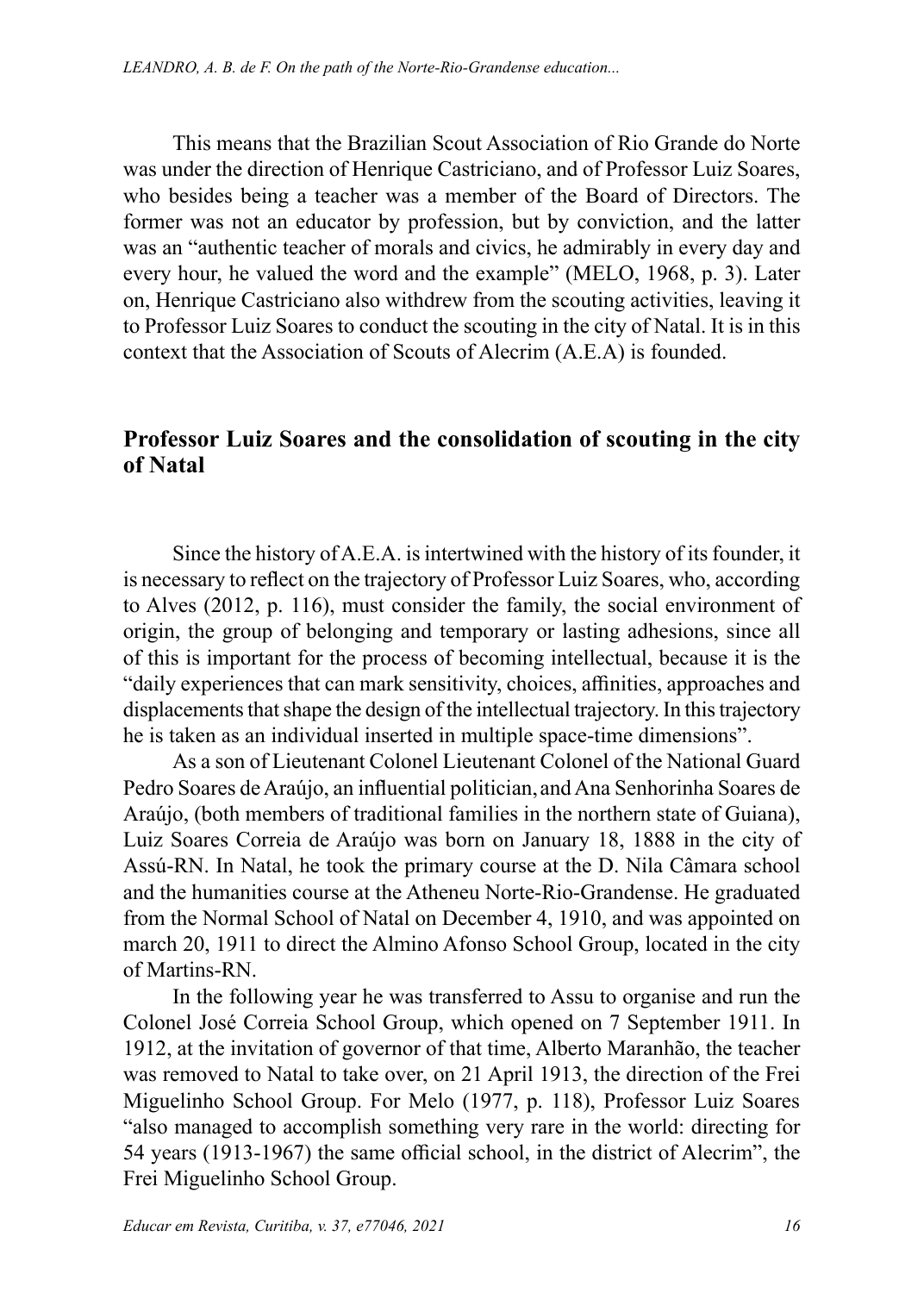He was also a member of the group of creators of the Teachers Association of Rio Grande do Norte (APRN), founded in 1920, which had as it aims the creation of schools, to defend the free and mixed public education to life and work; besides the defense of the rights of the category. It was also part of the direction of the *Pedagogium Magazine*, formulated in July 1921 to divulge the pedagogical ideas of the teachers, dividing, between the years 1921 and 1927, its direction with the teachers Amphilóquio Câmara and Francisco Veras. He performed this function in two more moments: in the year 1940 and during his administration as president of the Teachers Association of Rio Grande do Norte, between the years 1946-1951 (ALVES, 2016). He was also in charge of the edition of the *Ensino Magazine*, where the aim was the publication of guidelines on instruction (PINTO, 2015). Through these magazines, Professor Luiz Soares propagated his ideas about the value of scouting and encouraged his fellow teachers to "support this institution", because, as Sirinelli (2003, p. 249) well observed, "the magazine, is a place of intellectual and affective relationship, at the same time a nursery and a space of sociability".

As an intellectual, Professor Luiz Soares had experiences through various areas: educational, political, military, among others, establishing what Sirineli (2003) called *sociability*, commonly referred to as *networks* made up of places of production and affective and ideological values<sup>7</sup> . It is with the support of these networks of sociability that the Professor Luiz Soares consolidated the scouting of Natal and expanded it to the interior of the state of Rio Grande do Norte.

According to the Legislative Message presented to the National Congress by the state governor, Joaquim Ferreira Chaves, on 1 November 1918, the effective number of members of the Brazilian Scout Association of Rio Grande do Norte was 123. However, when the Association ended its activities in 1919, only twenty Scouts from the Frei Miguelinho School Group remained. In order to continue the "Scouting work", Professor Luiz Soares brought together two more groups, which were made up of students from the aforementioned school group, founding on 14 July 1919, the Association of Scouts of Alecrim. Therefore, A.E.A was founded, exclusively, with students from the Frei Miguelinho School

7 As a social actor engaged in the life of the city, he reorganized the Ground Sports League of Rio Grande do Norte (1927), assuming its presidency. He founded a health center, the Policlínica do Alecrim (1944), becoming the first administrative council as president. He actively participated in the organization and installation of the Pharmacy and Dentistry College of Natal (1945). Implemented the Kindergarten, in the Frei Miguelinho School Group (1945). He was also an effective member of the Historical and Geographic Institute of Rio Grande do Norte, of the Potiguar Academy of Letters and of the State Council of Education of the state of potiguar. He was elected councilor with a large number of votes and also elected president of the city council (1950).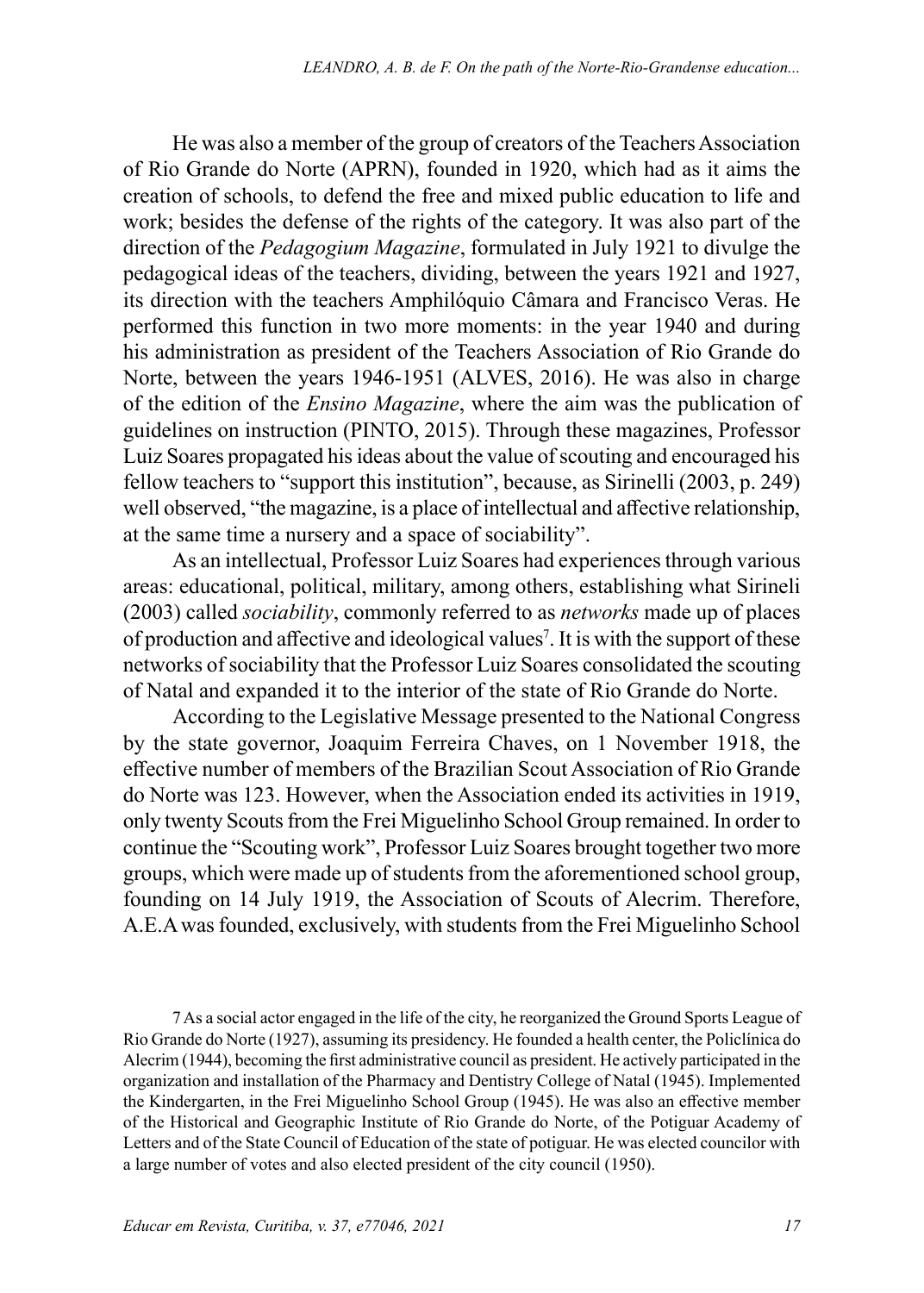Group, boys of humble origin, residents of the district of Alecrim. It seems that this peculiarity characterized the A.E.A. over the years and influenced the social composition of the Scouts who came to form, later, in the city of Natal, as explained by the journalist Djalma Maranhão, in 1941:

> Here in the city of Natal there is a fact that I cannot find an explanation. Few children come from the highest echelons of society and join the Scout Groups. Why? Simple ignorance of their parents. It is a prejudice that must be abolished. It is up to Professor Luiz Soares, head of the Rio Grande do Norte Scout Group, to campaign for this erroneous point of view to disappear (MARANHÃO, 1941, p. 3).

The fact that scouting has consolidated and expanded from the A.E.A. contributed to the stereotype that it was relegated to the poor part of the youth population. Another aspect that caught our attention is the reason for the name given to the Association. In this sense, the teacher claims that the name was given because the scouts' headquarters were located in the district of Alecrim. Although in 1919 the Scouts had not yet built their headquarters, they already had possession of the land. In addition, the A.E.A.'s provisional headquarters was in the Frei Miguelinho School Group<sup>8</sup>. We must also remember that the Scouts also resided in this location, a peculiarity which also has influenced the choice of this name.

The place where the A.E.A. headquarters was built was donated by the governor Joaquim Ferreira Chaves in 1918. However, the authorisation to build the headquarters was only granted in 1922. The Scouting had the support from the Federal and State Governments, which saw the Baden-Powell movement as a complement to the education of young people in Natal. Professor Luiz Soares appealed to the former governor of the state, the then Judge Joaquim Ferreira Chaves, who at the time was Minister of Justice, to mediate an audience with Epitácio Pessoa, head of the Federal Executive. The professor explains that his intention was to request a swimming pool, which would be built in Baldo, to carry out the scouting activities. Baldo was a natural lake where, in 1877, walls were

8 The practice of scouting demanded a spacious and open air place, so, initially, Henrique Castriciano gave up his property for the first meetings. Later, the meetings were transferred to the residence of Commander Monteiro Chaves, located at Apodi Street, in the Tyrol district. When he traveled to the South, the headquarters of the Brazilian Scouts Association of Rio Grande do Norte were transferred to the Frei Miguelinho School Group.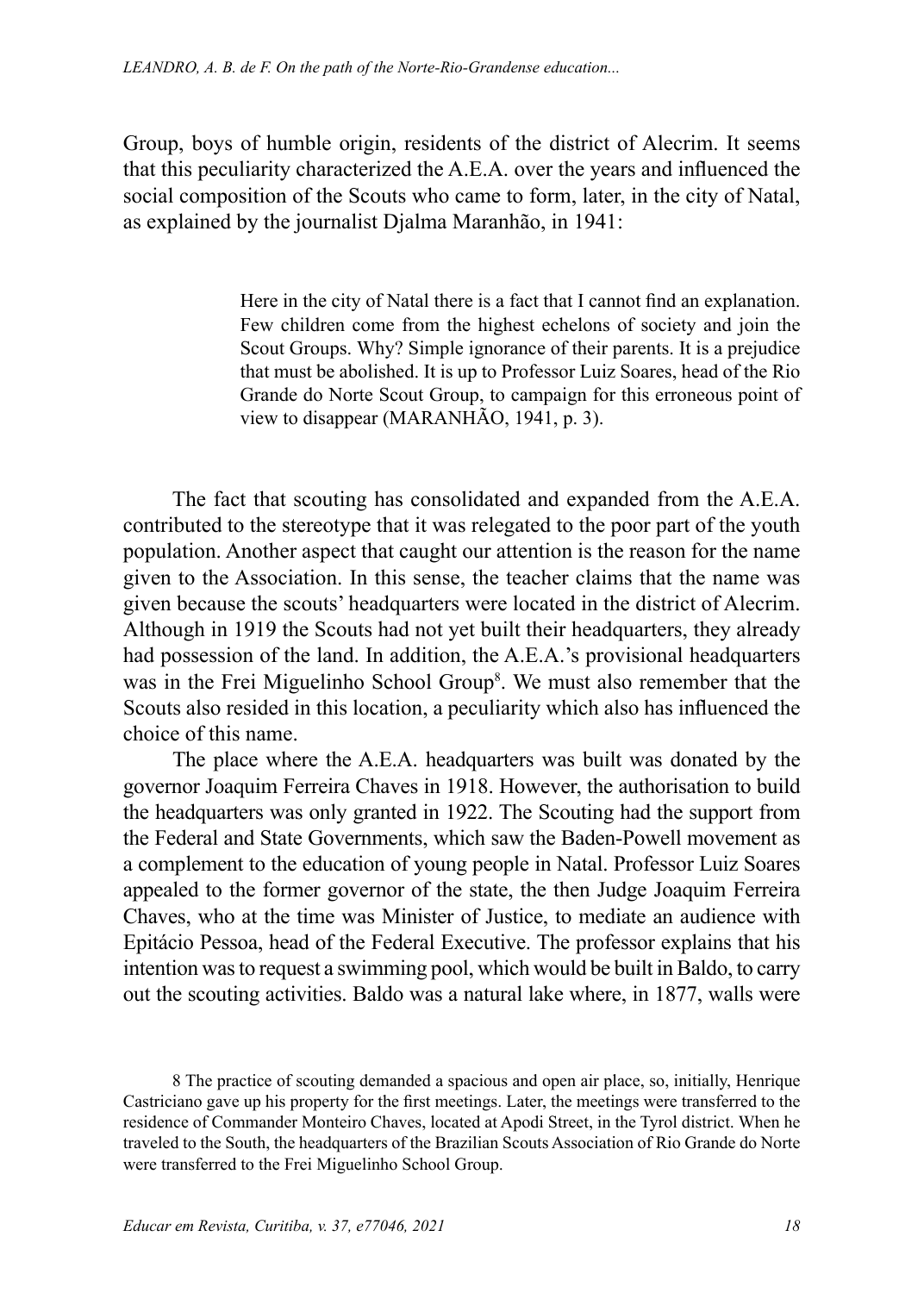built to retain and accumulate drinking water for later distribution among the urban population of Natal. However, at the beginning of the 20th century, Baldo became a popular meeting place for the poor people, thanks to the appearance of another dam for the accumulation of water for domestic use (VIEIRA, 2008).

The prestige that Professor Luiz Soares had with the political elite caught our attention because the President Epitácio Pessoa still took his demands into consideration, authorizing Arrojado Lisboa, the then chief inspector of the Federal Inspectorate of Works Against Droughts, to designate the engineers Henrique Novaes and Moacir Avido to carry out a study in the Baldo region to determine the feasibility of the work. Both engineers were part of the Federal Inspectorate of Works Against Drought, which was subordinated to the Ministry of Transportation and Public Works. After being proved unfeasible, he was offered the construction of the headquarters of A.E.A. It is well known that Professor Luiz Soares was inserted in the networks of sociability that supported his scout project, including financially.

Built on street Fonseca e Silva, in the district of Alecrim, in Natal-RN, "considered poor for at the time" (PINTO, 2015, p. 33), the headquarters was inaugurated in June 1923, drew the attention of the residents and of the people who passed through that region, since it had quite spacious<sup>9</sup> dimensions:

#### FIGURE 1 – FACADE OF A.E.A. HEADQUARTERS



SOURCE: Museu do Escoteiro do Rio Grande do Norte [1923?].

9 The sources analyzed do not specify the measurements of the headquarters, only the dimensions of the land where it was built, which is about 879 m2.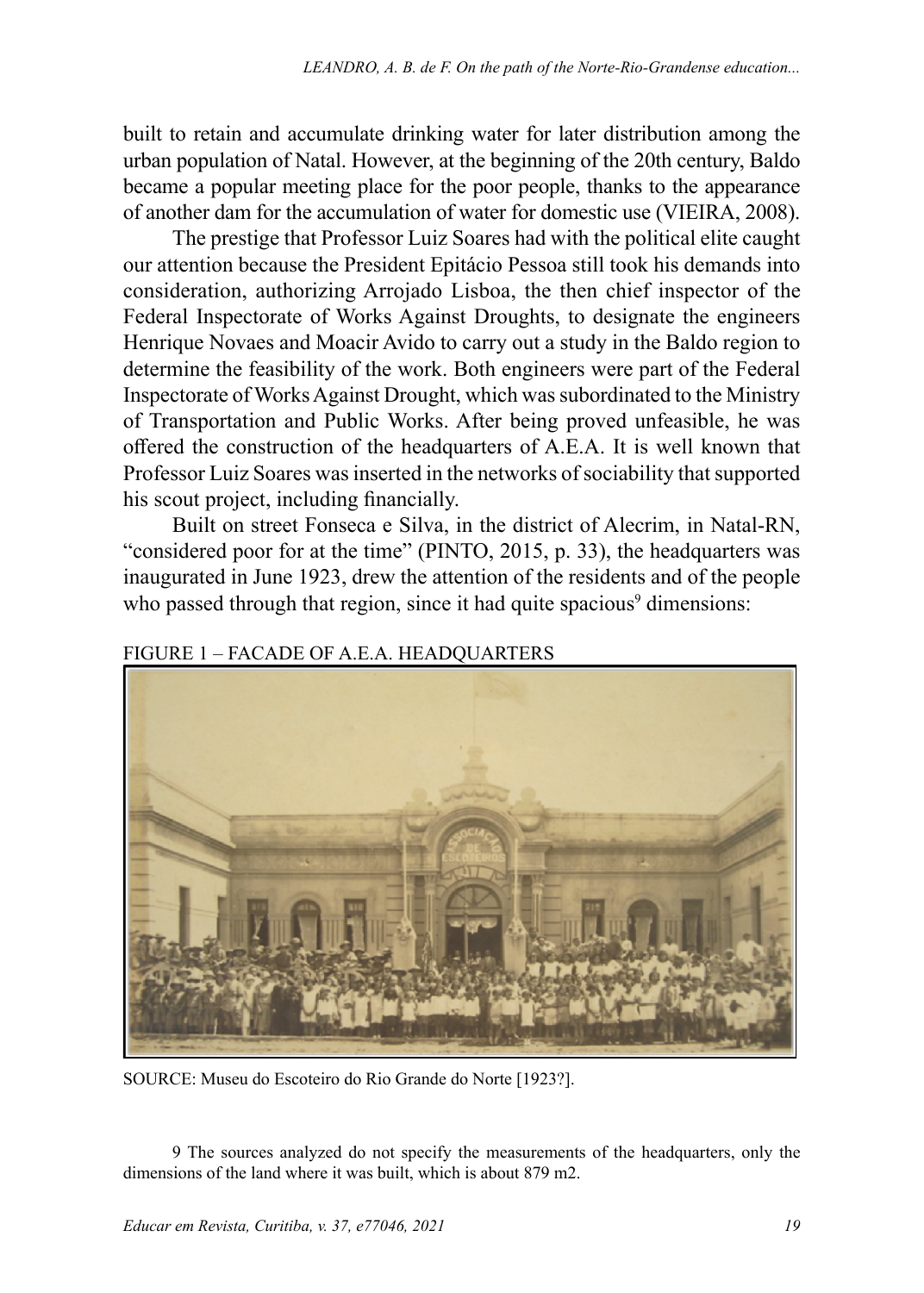With a spacious and well-equipped headquarters, acquired due the financial support of the State and Federal Public Authorities, the A.E.A. had the aim of

> the development between the childhood and youth, a dexterity and physical vigour, a spirit of initiative, a prompt decision, prudent and fruitful courage, civic spirit, a sense of solidarity, foresight, moral responsibility and honour in the self-interest and good of the country (SOBRE…, 1939, p. 2).

Recognized as being a public utility by State Law No. 491 of 1 December 1920 (RIO GRANDE DO NORTE, 1920), due to its high educational purpose, the A.E.A., under the direction of Professor Luiz Soares, was constituted as an educational space, not being restricted to the teachings of Baden-Powell, thus making available to its scouts a Professional School<sup>10</sup>, an educational<sup>11</sup> cinema, a game room, a medical office and a small chapel. It was also offered music education, being the first Scouting association in the country to have a music band called Charanga do Alecrim<sup>12</sup>, which was a constant presence in the social events promoted in the capital and in the countryside of the state.

While performing his professional activities in Alecrim, Professor Luiz Soares lived daily with the social problems of the neighborhood and knew that something had to be done to change the reality of his students/scouts, residents of that locality. The concern for the future of his disciples led him to think about the A.E.A. beyond the scouting practices, he argued that it was necessary to give assistance to these boys and, above all, teach them to have "a useful means of earning a living", so that they could have a trade and become productive workers, so he introduced, with the support of the federal and state public authorities, in that space, destined to the practice of scouting, the professional teaching, through the Alecrim Professional School, created by the Decree no. 176, of 24 April 1922.

The President Epitácio Pessoa, with the favorable opinion of the director of the School of Aprendizes Marinheiro do Rio Grande do Norte, authorized some machines to be sent to the Alecrim Professional School, that were not applied

<sup>10</sup> Initially, the Alecrim Professional School, had workshops of shoe shop, locksmith's shop, funnel shop, carpentry shop. Later, the embroidery and sewing workshops, tailoring, making and typography were installed.

<sup>11</sup> Professor Luiz Soares acquired a projector at Casa Kodak in Rio de Janeiro and installed an Educational Cinema at A.E.A. headquarters in 1928, the first in the city of Natal.

<sup>12</sup> Created in 1918 by Professor Luiz Soares and having its instrumental sponsored by the State action, the band was formed by boys with ages ranging from nine to fifteen.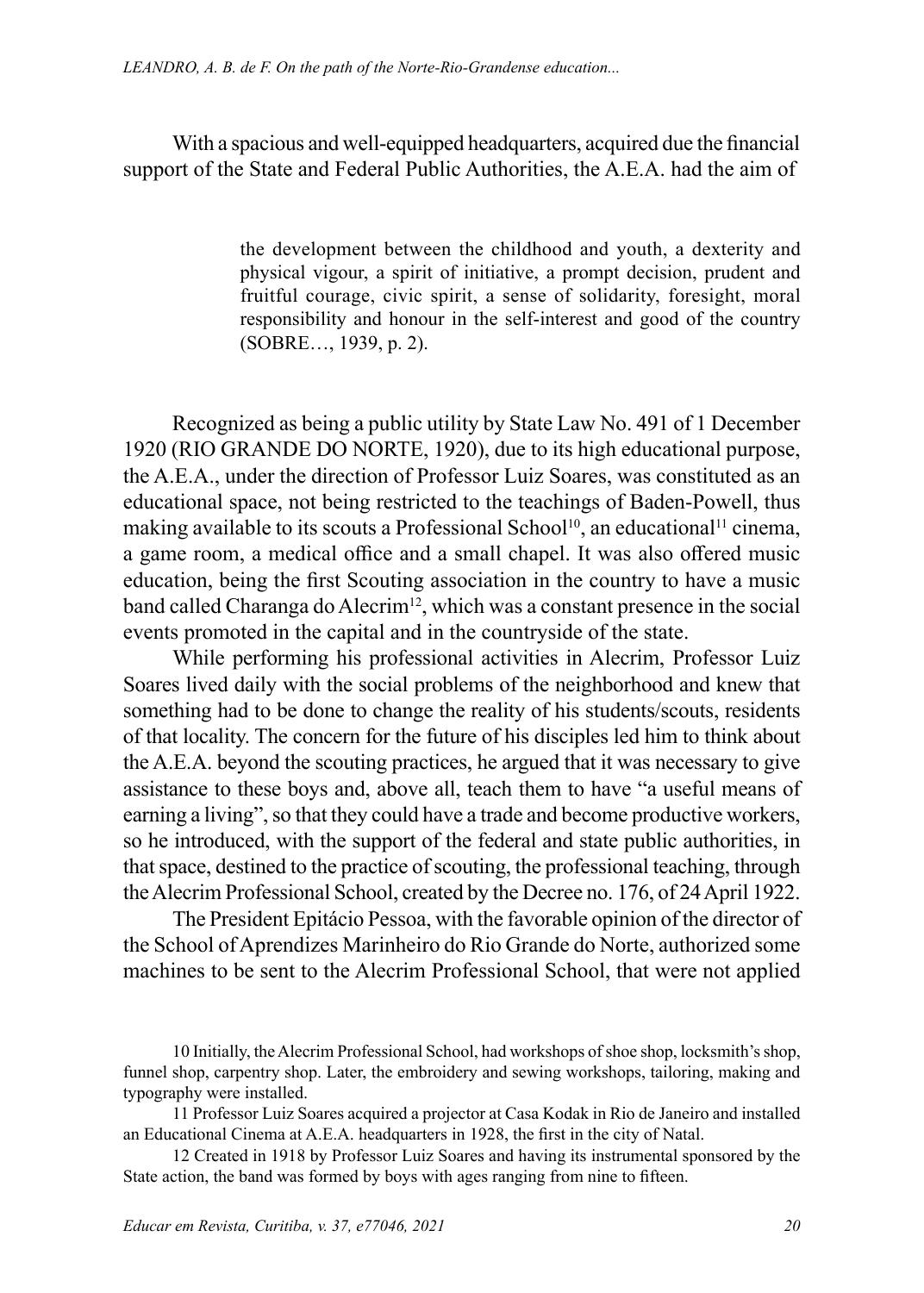in the warehouse of that establishment. During this period, the headquarters of A.E.A. was under construction, so the machines were provisionally installed in the Frei Miguelinho School Group, on 12 June 1922. In mid-1923, "when the A.E.A. headquarters were ready, the machines were distributed in five A.E.A. rooms" (ESCOTEIROS..., 1982, p. 12).

As stipulated in the Decree No. 176, the Alecrim Professional School was maintained by A.E.A in cooperation with the State. Thus, its administration was left to Professor Luiz Soares, who established two shifts of operation for the aforementioned vocational school: morning and afternoon, lasting four hours each, without prejudice to the schedule of the Frei Miguelinho School Group. In this way, the students/scouts who studied in the morning shift, could, in the afternoon shift, learn a trade in the Professional School and vice-versa<sup>13</sup>. The government took care of the installation of the machines, as well as the payment of the respective masters.

## **Final considerations**

The establishment of Scouting in the city of Natal is part of the expansion of Scouting in Brazil, a period characterized by a nationalist speech, which emphasized the importance of a physical and civic education of the childhood and youth for the moral development of the nation. Given the proximity of its pedagogy to nationalist values, scouting was pointed out by a group of intellectuals, educators and politicians as a school of morality and civism, in which the future citizens of the Motherland would be formed. Imbued with this idea, Olavo Bilac, as representative of the National Defence League, writes to his friend Henrique Castriciano to form battalions of scouts in his state. Thus, Castriciano joined his efforts to those of Professor Luiz Soares and Commander Monteiro Chaves, and together they founded the Brazilian Scout Association of Rio Grande do Norte in 1917.

During this period, the potiguar capital was going through a process of urbanization, which aimed, beyond the aspect of salubriousness, the modernization of the city and the discipline of the uses of this urban space, through a change of habits and customs of its inhabitants, because, in the

<sup>13</sup> The Professional School of Alecrim aimed its teaching only to the A.E.A. Scouts and the students of the Frei Miguelinho School Group.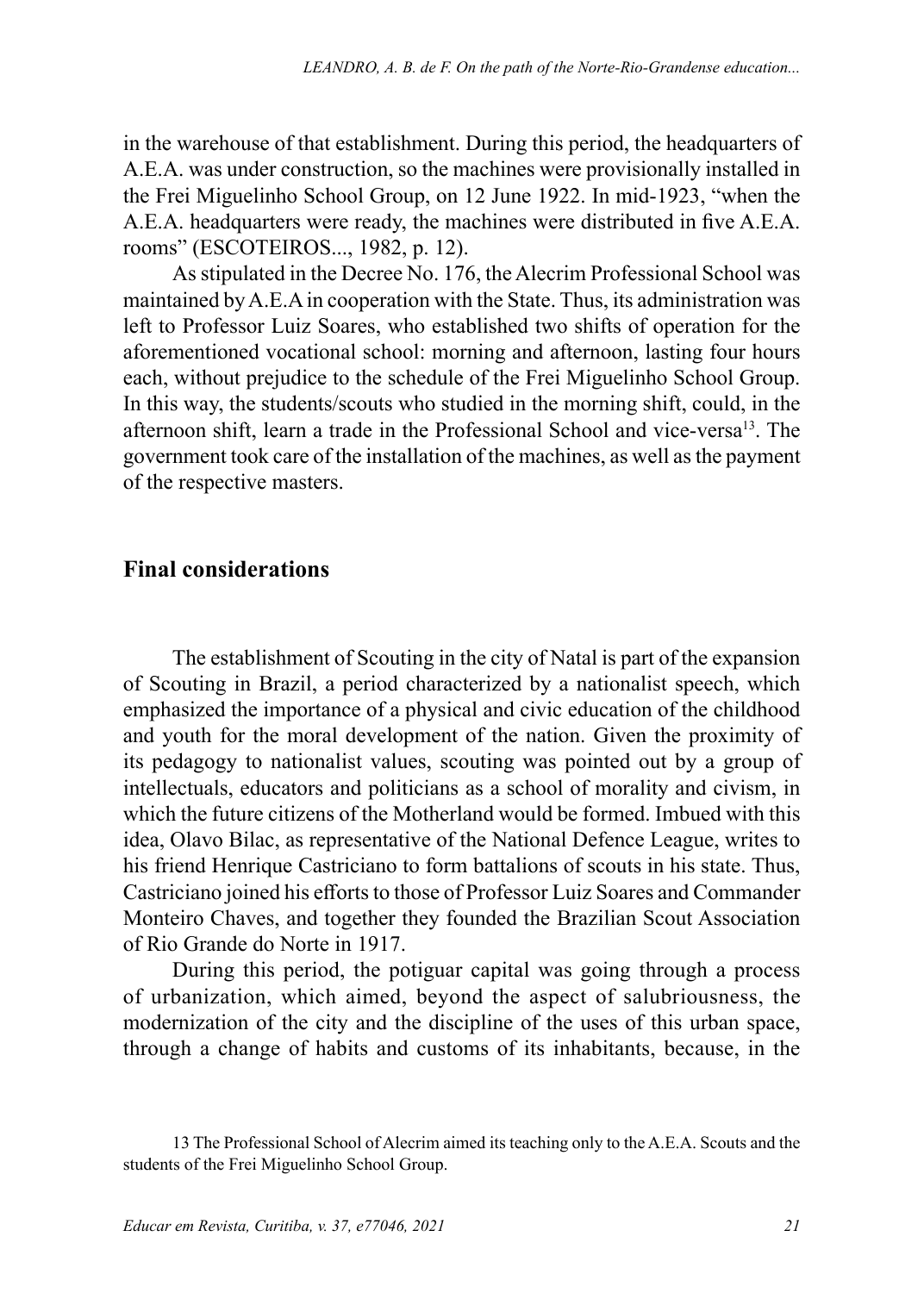perspective of the local elite, only then would Natal become a civilized urban center, following the example of the European model. It was in this scenario that Scouting was welcomed by the intellectual, political and educational elites, who perceived it as an alternative for educating the future citizens of this city which sought to modernise itself.

Due to the departure of the other founder, Professor Luiz Soares took to himself the task of conducting scouting in his home state and founded the A.E.A. Involved in a network of sociability which included influential people, Professor Luiz Soares obtained the necessary support to consolidate scouting in the capital and in the interior of the state. Recognized as the patron of scouting in Rio Grande do Norte, through state law 9.940, of 11 May 2015 (RIO GRANDE DO NORTE, 2015), Professor Luiz Soares, who directed A.E.A between 1919- 1967, was the greatest propagator of scouting in the state of Rio Grande do Norte.

The network of sociability was determinant for the implantation of scouting in the city of Natal, since it made possible the communication between Bilac and Henrique Castriciano, and his articulation with Professor Luiz Soares and the commander Monteiro Chaves and, later, the foundation of A.E.A and the consolidation of the scouting in the city of Natal. Moreover, the A.E.A was the place for the experiences of the educational ideas of Professor Luiz Soares, and this was important due the reason that the Scouting that was practiced on his premises was able to articulate the teachings of Baden-Powell to other educational practices, following the example of professional and musical teaching, and acquired unique outlines that distinguished him from the scouting practices of other states.

Nascimento (2004) noted that during the process of consolidation of scouting in Brazil, there were two types of militancy: the first group of militants was composed by the leaders who were concerned with learning the teachings of Baden-Powell, committed to practical actions, with the dissemination and implementation of scouting. The second, was made up of intellectuals, politicians and educators who had a vision of Scouting; however, they did not become involved in its daily practices, restricting their participation to its speech. Professor Luiz Soares fits into these two types of militants, since, as an intellectual, he was an active militant of Scouting, and he carefully studied the doctrine of Baden-Powell, he founded and spread Scouting in the potiguar state through the A.E.A.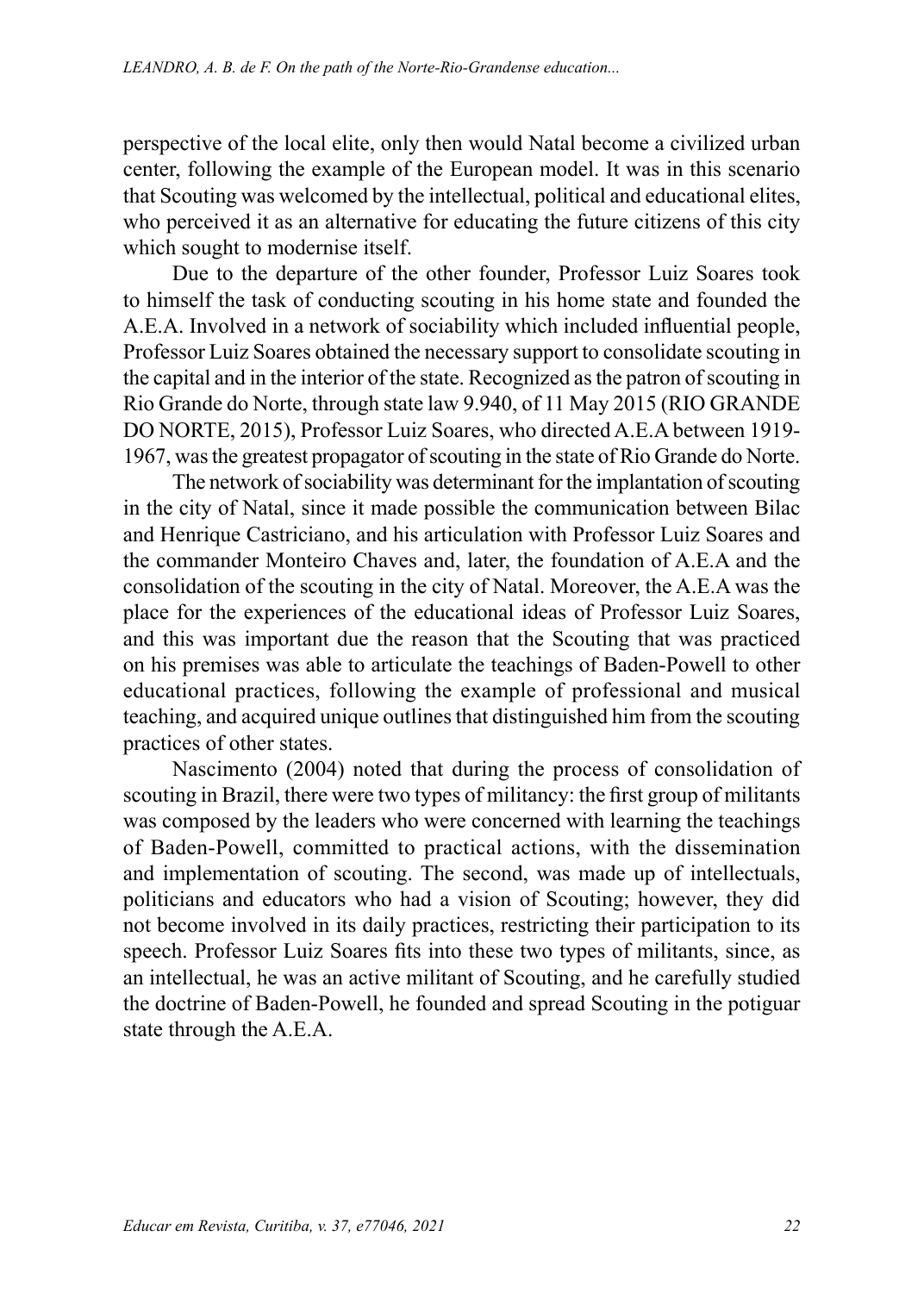# **REFERENCES**

A GRANDE festa dos escoteiros no próximo domingo. *A República*, Natal, 22 jun. 1917, p. 1.

ALBUQUERQUE, José Geraldo de (org.). *Henrique Castriciano*: seleta (textos e poesias). Natal: Liga de Ensino do Rio Grande do Norte, 1993. 1 v.

ALVES, Amanda Vitória Barbosa. *Associação de Professores do Rio Grande do Norte*: a escrita de uma história (1920-1989). 2016. Trabalho de conclusão de curso (Licenciatura em Pedagogia) – Universidade Federal do Rio Grande do Norte, Natal, 2016.

ALVES, Cláudia. Jean-François Sirinelli e o político como terreno da história cultural. *In*: LOPES, Elaine Marta Teixeira; FARIA FILHO, Luciano Mendes (org.). *Pensadores sociais e a história da educação II*. Belo Horizonte: Autêntica, 2012. p. 111-133.

BADEN-POWELL, Robert. *Lições da Escola da vida*: autobiografia de Baden-Powell. Brasília: Editora Escoteira da UEB, 1986.

BADEN-POWELL, Robert. *Escotismo para Rapazes*. Curitiba: Escritório Nacional da UEB, 2006. (Edição Comemorativa ao centenário do Escotismo - 1ª edição 1908).

BILAC, Olavo. Escotismo como escola. *Revista O Tico-Tico*. Rio de Janeiro, ano 21, n. 1225, mar. 1920, p. 27-29. Seção: Escoteirismo.

CENTRO CULTURAL DO MOVIMENTO ESCOTEIRO. 90 anos do Escotismo no Brasil. *Memória Escoteira*, Rio de Janeiro, Ano 6, n. 38, mar./nov. 2000.

CUNHA, Carlos Henrique Pessoa. *Nos tempos do Backout*: cena musical, práticas urbanas e a ressignificação da Rua Chile, Natal-RN. 2014. Dissertação (Mestrado em História) – Universidade Federal do Rio Grande do Norte, Natal, 2014.

ENGEL, Magali Gouveia. Os intelectuais e a Liga de Defesa Nacional: entre a eugenia e o sanitarismo? (RJ, 1916-1933). *Intellèctus*, Rio de Janeiro, v. 11, p. 1-30, 2012. Available at: https://www.e-publicacoes.uerj.br/index.php/intellectus/article/view/27557. Access on: Jul. 01, 2020.

ESCOTEIROS comemoram 65 anos com muito entusiasmo. *O poti*, Natal, 18 jul. 1982, p. 12.

FESTA da maioridade do escotismo no estado. *A Ordem*, Natal 24 jun. 1938, p. 12.

HEROLD JÚNIOR, Carlos; VAZ, Alexandre Fernandes. Educação corporal, escotismo e militarismo. *Movimento*, Porto Alegre, v. 21, n. 4, p. 1011-1023, out./dez. de 2015. Available at: https://seer.ufrgs.br/Movimento/article/view/53323. Access on: Jul. 07, 2020.

MARANHÃO, Djalma. O escotismo no Rio Grande do Norte. *A República*, Natal, 22 jul. 1941.

MARANHÃO, Djalma. Associação de Escoteiros do Alecrim, forja de civismo e brasilidade. *Diário de Natal*, Natal, 02 jul. 1950, p. 3.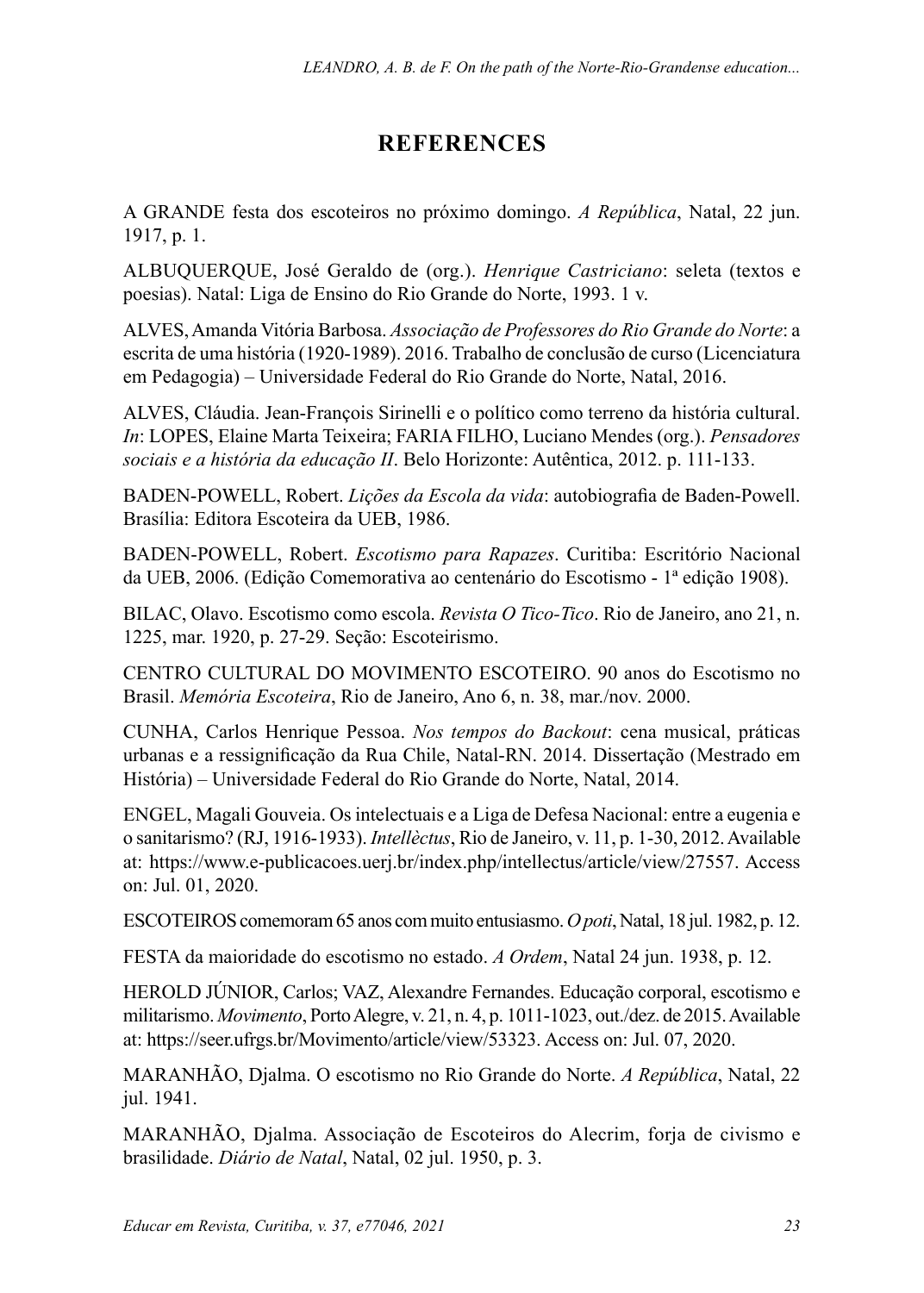MARINHO, Márcia Maria Fonseca. *Natal também civiliza-se*: sociabilidade, lazer e esporte na Belle Epóque natalense (1900-1930). 2008. Dissertação (Mestrado em História) – Universidade Federal do Rio Grande do Norte, Natal, 2008.

MELO, Severino Bezerra. *Pequena história de uma grande vida*. Poliantéia: professor Luiz Correia Soares de Araújo. Associação dos Professores do Rio Grande do Norte-APRN, p. 3-8, 1968.

MELO, Veríssimo de. Os pioneiros do escotismo potiguar. *Revista do Instituto Histórico e Geográfico do Rio Grande do Norte*, Natal, v. 69, p. 117-120, 1977.

NASCIMENTO, Adalson. *Sempre alerta!* O Movimento Escoteiro no Brasil e os projetos nacionalistas de educação infanto-juvenil (1910-1945). 2004. Dissertação (Mestrado em História) − Universidade Federal de Minas Gerais, Belo Horizonte, 2004.

NA MARINHA, no Exército, no sacerdócio e em todos os setores da vida sei que existem corações que aqui se formaram e continuam bendizendo a sua antiga escola (Fala a nossa reportagem o professor Luiz Soares). *A República*, Natal, 14 jul. 1944, p. 4-8.

O 7 DE SETEMBRO - as festas deste ano foram uma grande manifestação patriótica. *A República*, Natal, 09 set. 1917, p. 1.

OLIVEIRA, Iranilson Buriti de; MARQUES NETO, Cosme Ferreira. "Um ninho de cozinheiras?": Henrique Castriciano de Souza e a "modernidade pedagógica da escola domestica de Natal. *Humanidades*, Fortaleza, v. 30, n. 2, p. 304-332, jul./dez. 2015.

PINTO, Amanda Thaise Emerenciano. *A presença do professor Luiz Soares Correia de Araújo no Grupo escolar Frei Miguelinho (1912-1967)*. 2015. Dissertação (Mestrado em Educação) − Universidade Federal do Rio Grande do Norte, Natal, 2015.

RIO GRANDE DO NORTE. Mensagem apresentada ao Congresso Legislativo na abertura da primeira sessão da décima legislatura, em 1º de novembro de 1918, pelo governador Joaquim Ferreira Chaves. *Imprensa Oficial*, Natal, 1918.

RIO GRANDE DO NORTE. Lei nº 491, de 20 de dezembro de 1920- Considera de utilidade pública a Associação de Escoteiros do Alecrim. *In*: *Atos Legislativos e decretos do Governo do ano de 1920*. Natal: Typ. Comercial J. Pinto & C. 1920. p. 22.

RIO GRANDE DO NORTE. *Lei nº 9.940, de 11 de maio de 2015.* Reconhece o Professor Luiz Correia Soares de Araújo como Patrono do Escotismo no Rio Grande do Norte e dá outras providências. Natal, RN: Poder Legislativo, 2015. Disponível em: [http://www.](http://www.al.rn.gov.br/storage/legislacao/2015/05/25/5fd31095818e90a54e8548364ff204e3.pdf) [al.rn.gov.br/storage/legislacao/2015/05/25/5fd31095818e90a54e8548364ff204e3.pdf](http://www.al.rn.gov.br/storage/legislacao/2015/05/25/5fd31095818e90a54e8548364ff204e3.pdf). Acesso em: 20 jan. 2021.

RODRIGUES, Andréa Gabriel Francelino. *Educar para o lar educar para a vida*: cultura escolar e modernidade educacional na Escola Doméstica de Natal (1914-1945). 2007. Tese (Doutorado em Educação) – Universidade Federal do Rio Grande do Norte, Natal, 2007.